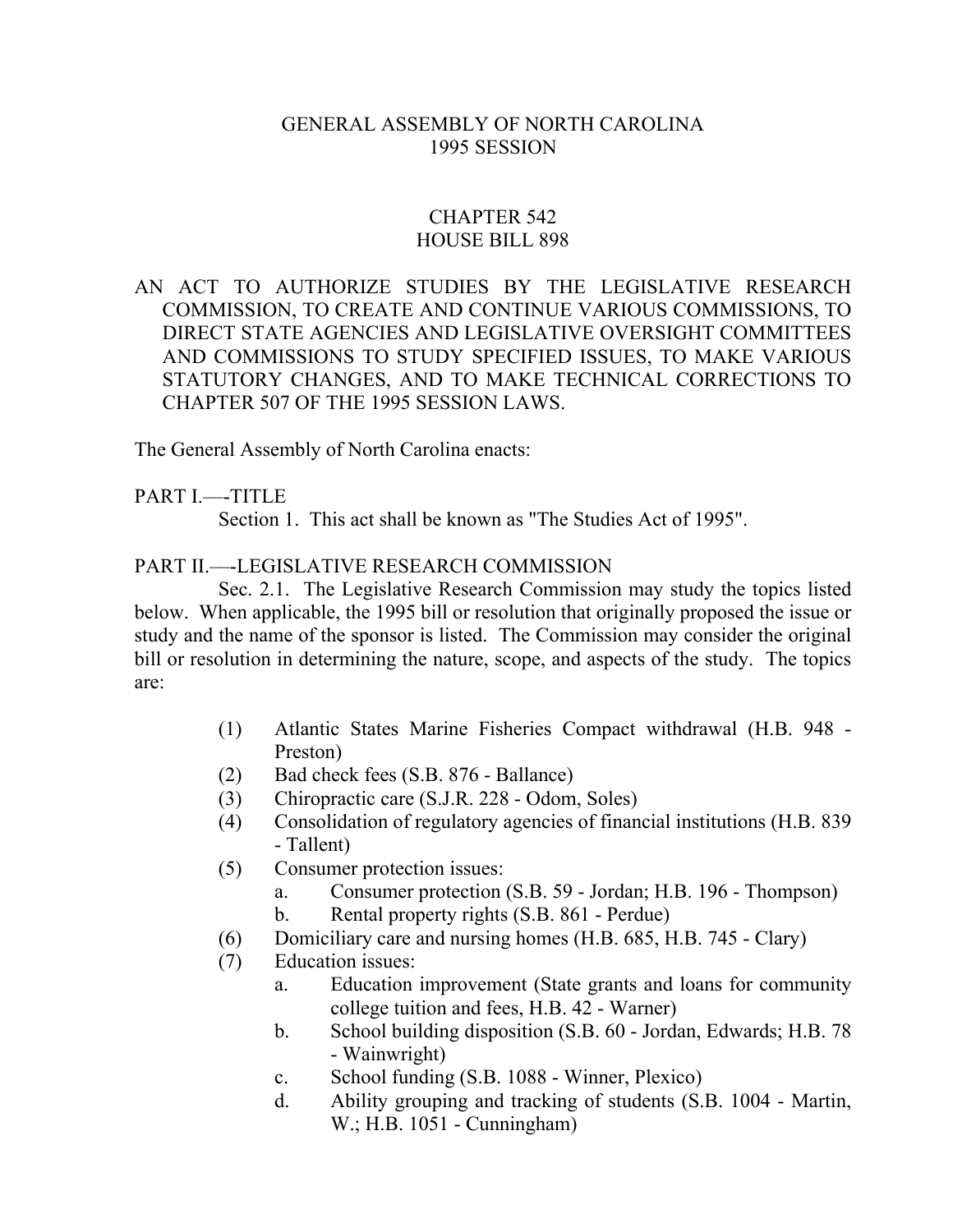- e. Teacher tenure, performance evaluation, and incentives (H.B. 210 - Arnold)
- f. Choice in education (Shubert, Linney, Miller, K., Wood), including tuition tax credits (H.B. 954 - Wood)
- (8) Election laws reform (S.B. 982 Plexico; H.B. 922 Cansler; H.B. 858 - Miner)
- (9) Emergency medical services (S.J.R. 1045 Speed)
- (10) Energy conservation (S.J.R. 461 Edwards; H.J.R. 275 Brawley)
- (11) Grandparent visitation rights (S.B. 841 Forrester, Kerr, and Carpenter; H.J.R. 872 - Mitchell)
- (12) Illegitimacy, its prevention, and related child support and welfare benefits issues (Basnight)
- (13) Insurance and insurance-related issues:
	- a. Coastal insurance availability and affordability (S.J.R. 881 Soles, Parnell)
	- b. Long-term care insurance (S.B. 102 Parnell; H.B. 98 Edwards)
	- c. Statewide flexible benefits program and third-party administrator contracts (Executive Order 66)
- (14) Juvenile and family law (S.J.R. 381 Cooper, Allran, Winner; H.J.R. 251 - Hensley, Rogers, Russell; H.J.R. 274 - Hackney)
- (15) Lien laws (S.B. 434 Hartsell, Soles, and Cooper)
- (16) Mold Lien Act (H.B. 617 McMahan)
- (17) Occupational and professional regulation:
	- a. Fire Alarm Installers (Capps)
	- b. Forester licensing (Weatherly)
	- c. Qualified environmental professionals (H.B. 880 Wood)
	- d. Psychology Practice Act (H.B. 452 Lemmond)
- (18) Property issues.
	- a. Property rights (H.B. 597 Nichols)
	- b. Extraterritorial jurisdiction representation (H.J.R. 73 Ellis)
	- c. Annexation laws (H.B. 660 Pulley; H.B. 539 Sherrill)
	- d. Condemnation by government entities, including the condemnation process, fair market value for property, payment of condemnees' attorneys' fees and court costs, and related matters (Allred)
- (19) Revenue and tax issues:
	- a. Revenue laws (H.B. 246 Gamble)
	- b. Interstate Tax Agreements (S.J.R. 122 Webster)
	- c. Tax expenditures (H.J.R. 95 Gamble, Luebke)
	- d. Nonprofit continuing care facilities property tax exemption (S.B. 980 - Plexico and Sherron)
	- e. Diesel Fuel Payment method (S.B. 797 Hoyle; H. B. 975 Barbee)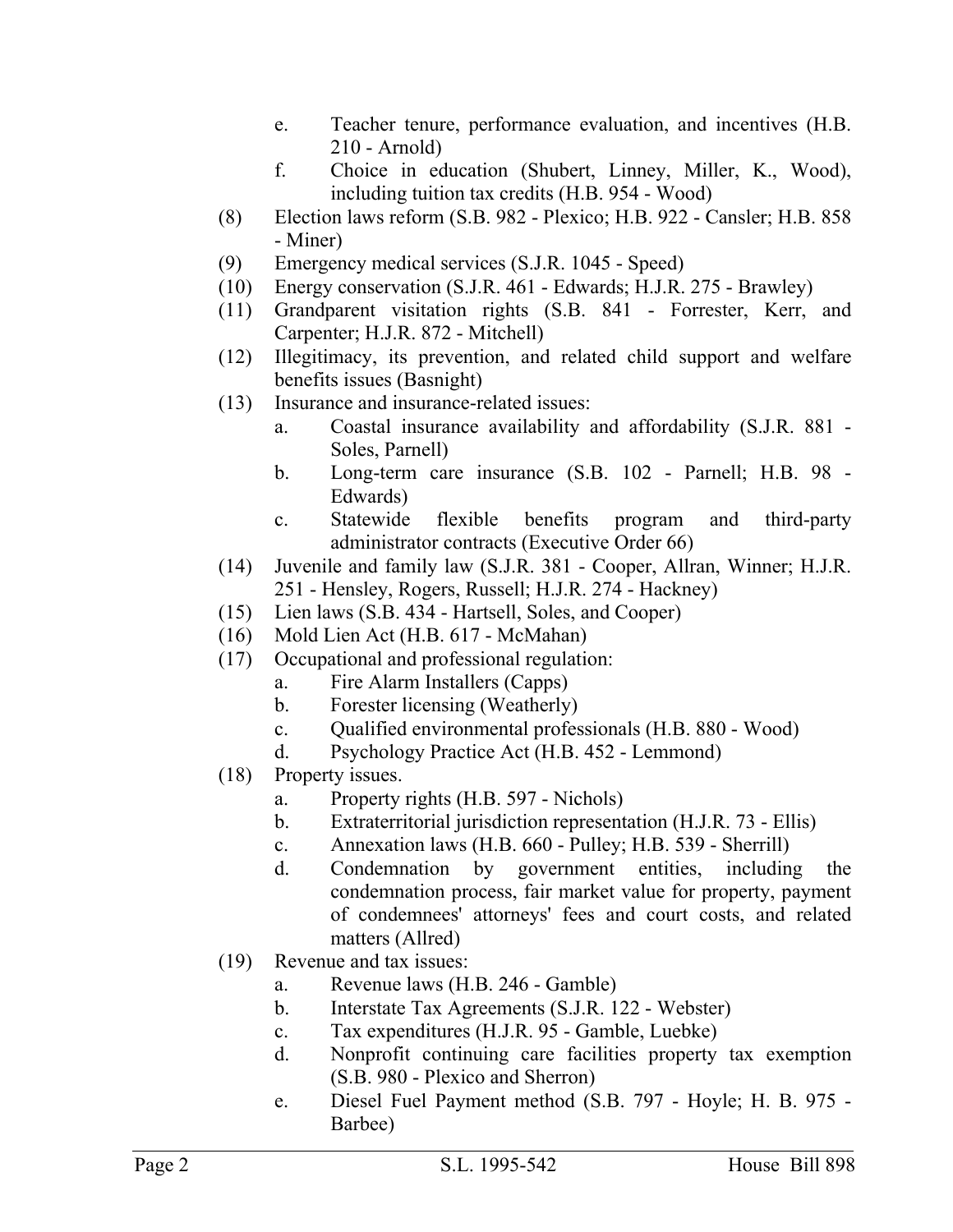- f. Taxation of business inventory donated to nonprofit organization (McMahan)
- (20) State Personnel Issues, including needed revisions to the State Personnel Act (Morgan)
- (21) State purchasing and Correction Enterprises (S.B. 420 Kerr, Sherron; H.B. 302 - Warner)
- (22) Water issues:
	- a. Water issues (S.B. 95 Albertson; H.B. 46 Ives)
	- b. Drinking water tests (H.B. 930 Allred)
	- c. Water conservation measures to reduce consumption (Sherron)

Sec. 2.2. Executive Budget Act Revision (Morgan, Holmes, Gray). The Legislative Research Commission may study the Executive Budget Act and the budget process. The study may consider this State's and other states' laws and policies on the budget process and any other matters it considers necessary in order to recommend a complete revision of the Executive Budget Act and its policies. A study of these revisions shall specifically address the constitutional requirement of separation of powers as it relates to proposing, enacting, and executing a State budget and as it relates to the gubernatorial veto.

Sec. 2.3. Criminal Laws and Procedures; Sentencing (Neely, Odom, and Ballance). The Legislative Research Commission may study criminal laws and procedures, including criminal offenses, criminal penalties, criminal process and procedure, sentencing, and related matters.

Sec. 2.4. Downtown Revitalization (Brawley and Sherron). The Legislative Research Commission may study ways to encourage the development and use of downtown area structures. The use of these structures may include both commercial and residential uses in the same structure. To encourage the development of downtown area structures, the Legislative Research Commission study should evaluate the usefulness and cost-effectiveness of providing the following State and local incentives:

- (1) Income tax credits.
- (2) Reduced property tax liability through the use of exemptions, deferrals, or lower values.
- (3) Zoning law modifications.
- (4) Building code modifications.

Sec. 2.5. State and Federal Retirees (Rand, Perdue, Warren, Edwards, Grady, Morgan, Gray). The Legislative Research Commission may study North Carolina's tax treatment of the retirement benefits of State and federal government retirees residing in North Carolina, the potential need to make changes in the revenue laws of North Carolina relative to such benefits, and recommendations by which any alleged unconstitutional or inequitable tax treatment of retirement benefits might be redressed.

Sec. 2.6. Cape Fear River Basin (Shaw). The Legislative Research Commission may study the uses of the Cape Fear River Basin, including increased economic development, the use of hydroelectric power, recreational uses, and improving water quality for citizens of southeastern North Carolina.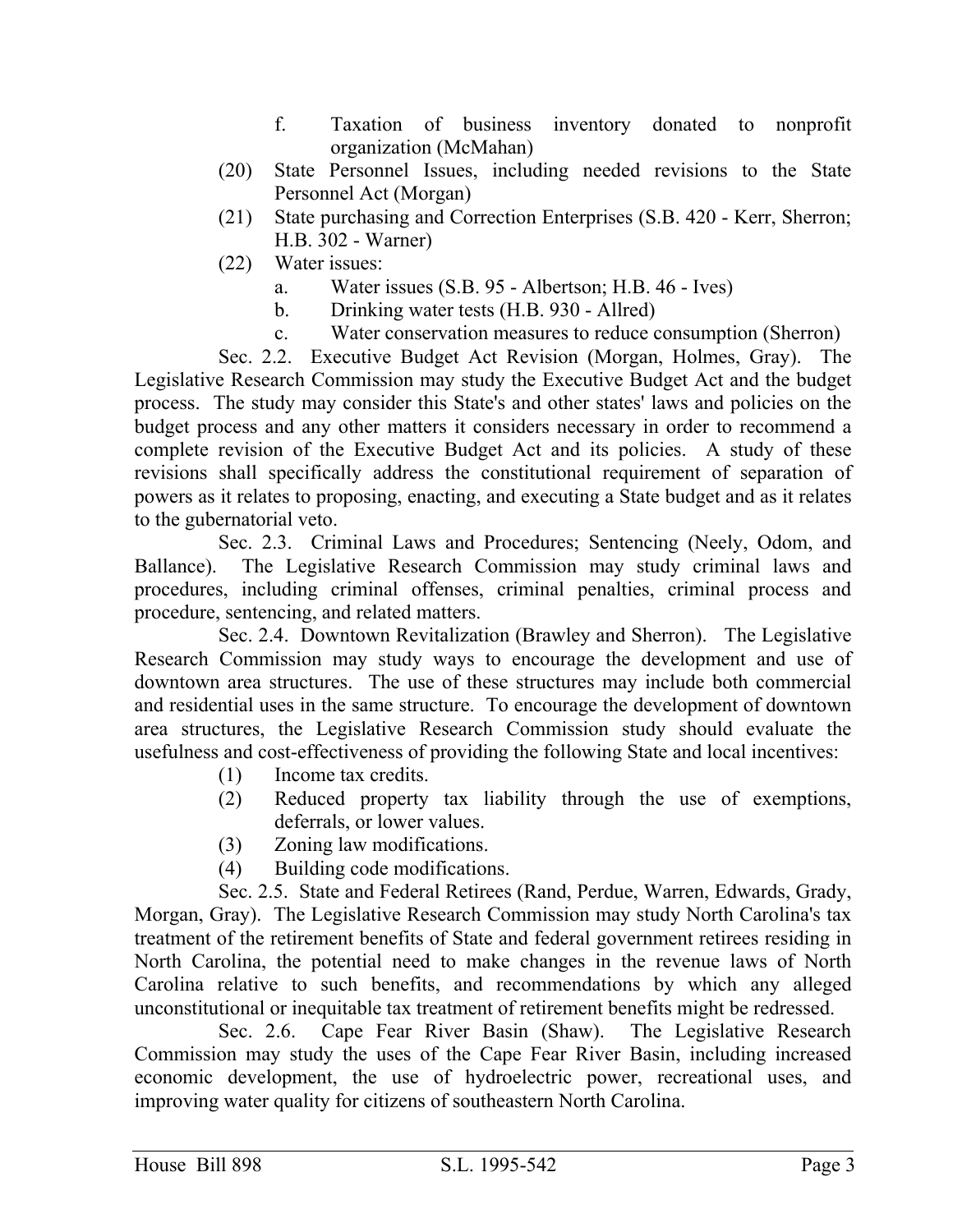Sec. 2.7. Workers' Compensation (S.J.R. 996 - Kerr). The Legislative Research Commission may study the effect of the assigned risk pool on small employers, the funding mechanisms of the Industrial Commission, workers' compensation premium tax, or any other matter raised by the Chairman or Advisory Panel of the Industrial Commission; provided, however, the Legislative Research Commission shall not study any matter contained in the original or any subsequent version of Senate Bill 906, the legislation that led to the Workers' Compensation Reform Act of 1994. The Commission may also study the issue of funding of workers' compensation for volunteer fire department and rescue squad members.

Sec. 2.8. Committee Membership. For each Legislative Research Commission committee created during the 1995-96 biennium, the cochairs of the Legislative Research Commission shall appoint the committee membership.

Sec. 2.9. Reporting Dates. For each of the topics the Legislative Research Commission decides to study under this act or pursuant to G.S. 120-30.17(1), the Commission may report its findings, together with any recommended legislation, to the 1996 Regular Session of the 1995 General Assembly, if approved by the cochairs, or the 1997 General Assembly, or both.

Sec. 2.10. Bills and Resolution References. The listing of the original bill or resolution in this Part is for reference purposes only and shall not be deemed to have incorporated by reference any of the substantive provisions contained in the original bill or resolution.

Sec. 2.11. Funding. From the funds available to the General Assembly, the Legislative Services Commission may allocate additional monies to fund the work of the Legislative Research Commission.

# PART III.–––SENATE AND HOUSE STUDIES

Sec. 3.1. The President Pro Tempore of the Senate may direct a Senate standing committee or select committee to study the following issues:

(a) Campaign reform (S.B. 982 - Plexico).

(b) Travel and Tourism Division of Department of Commerce merger with the Division of Parks and Recreation of the Department of Environment, Health, and Natural Resources (S.J.R. 1050 - Sherron).

Sec. 3.2. The Speaker of the House of Representatives may direct a House standing committee, permanent standing subcommittee, or select committee to study the following:

(a) Issues involved in tort reform which were introduced in the 1995 Regular Session of the General Assembly but not enacted (Daughtry).

(b) The facilitation of greater cooperation between the public and nonprofit sectors and the fostering of growth of the nonprofit sector, including, but not limited to, a review of government funding of nonprofits through State agencies, allowing local governments to take measures to encourage philanthropy within their communities and the feasibility of privatization of services and programs through nonprofit organizations (McMahan).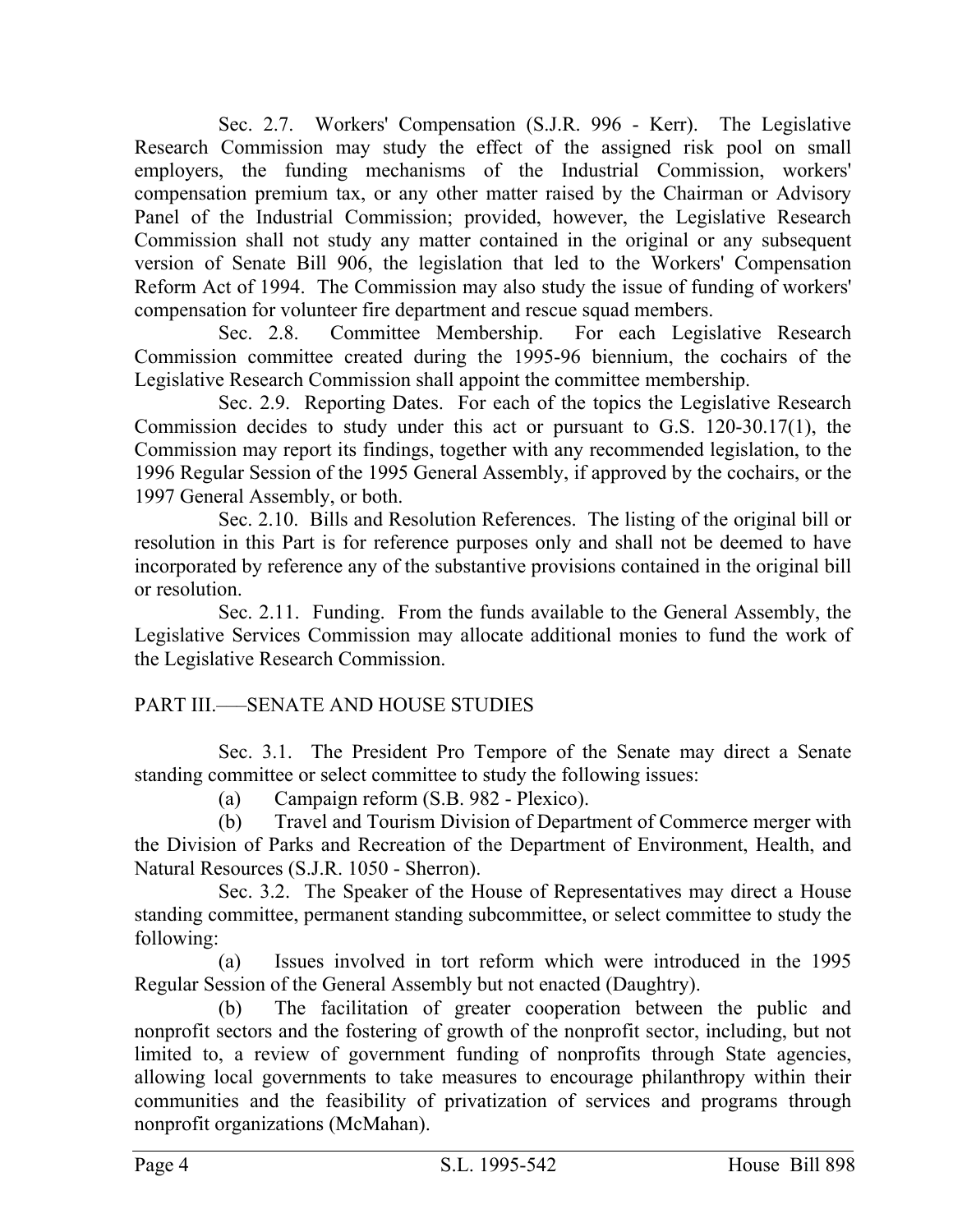Sec. 3.3. A standing committee, permanent subcommittee, or select committee may report pursuant to this Part to the 1996 Regular Session of the 1995 General Assembly with any recommended legislation.

PART IV.––-BLUE RIBBON STUDY COMMISSION ON AGRICULTURAL WASTE (S.B. 695 - Albertson; H.B. 524 - H. Hunter).

Sec. 4.1. The Blue Ribbon Study Commission on Agriculture Waste is created in the General Assembly. The Commission shall study the following issues:

- (1) The effect of agriculture waste on groundwater, drinking water, and air quality and any other environmental impacts of agriculture waste.
- (2) Methods of disposing of and managing agriculture waste currently in use in this State.
- (3) Methods of disposing of and managing agriculture waste that have fewer adverse impacts than those methods currently in use in this State, including positive commercial and noncommercial uses of agriculture waste.
- (4) The economic impact of agriculture waste in areas in this State where there is a high concentration of agriculture waste, including, but not limited to, the impact on property values of land adjacent to agriculture sites and on water treatment costs.
- (5) Implementation of the recommendations contained in the Swine Odor Task Force reports by the Swine Farm Odor Abatement Study authorized by Section 45 of Chapter 561 of the 1993 Session Laws and any recommendations that result from the federally funded study of the potential for groundwater contamination from animal waste lagoons currently being conducted by the Groundwater Section of the Department of Environment, Health, and Natural Resources.
- (6) General economic impact of agriculture industries on areas of the State with a high concentration of agriculture waste.
- (7) Coordination of regulatory activities and any other activities between federal, State, and local government agencies with jurisdiction over any aspect of agriculture industries.
- (8) Identification of beneficial uses of agriculture waste.

Sec. 4.2. The Blue Ribbon Study Commission on Agriculture Waste shall consist of 18 members to be appointed as follows:

- (1) Six members appointed by the President Pro Tempore of the Senate.
- (2) Six members appointed by the Governor.
- (3) Six members appointed by the Speaker of the House of Representatives.

The President Pro Tempore of the Senate and the Speaker of the House of Representatives each shall select a cochair. A majority of the Commission shall constitute a quorum for the transaction of business.

Sec. 4.3. The Commission shall submit a final report of its findings and recommendations to the 1996 Regular Session of the 1995 General Assembly by filing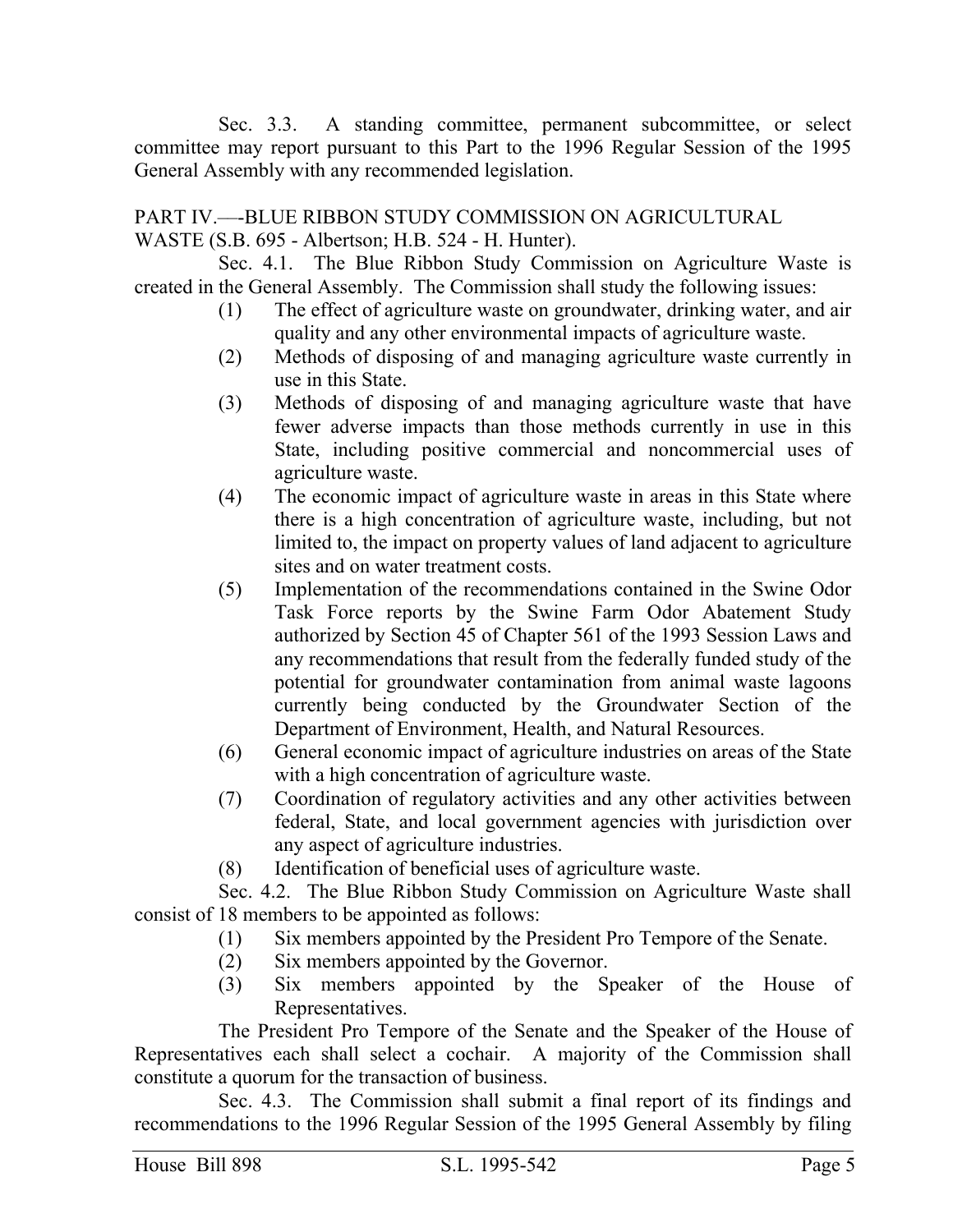the report with the President Pro Tempore of the Senate and the Speaker of the House of Representatives prior to the convening of the 1996 Regular Session of the 1995 General Assembly. The final report shall contain the findings, recommendations, and any legislative proposals of the Commission. The final report shall identify areas in the State where there is a significant concentration of agriculture waste; include recommendations on reducing agriculture waste in areas where there is an identified and significant harmful impact on groundwater or drinking water; and include recommendations on implementing any of the recommendations contained in the Swine Odor Study or the Groundwater Study considered by the Commission under this Part. If at any time during its deliberations, the Commission identifies a recommendation that can be implemented through the Administrative Procedure Act, Chapter 150B of the General Statutes, the Commission shall forward that recommendation with the proposed rule change to the responsible State agency for immediate consideration.

Sec. 4.4. Members appointed to the Commission shall serve until the Commission makes its final report. Vacancies on the Commission shall be filled by the same appointing officer who made the original appointments. The Commission shall terminate upon the filing of its final report.

Sec. 4.5. The Commission may contract for consultant services as provided by G.S. 120-32.02. The Commission may obtain assistance from North Carolina State University, particularly from those university resources associated with the ongoing studies conducted by the Swine Odor Task Force. Upon approval of the Legislative Services Commission, the Legislative Administrative Officer shall assign professional and clerical staff to assist in the work of the Commission. Clerical staff shall be furnished to the Commission through the offices of House and Senate supervisors of clerks. The Commission may meet in the Legislative Building or the Legislative Office Building upon the approval of the Legislative Services Commission. The Commission, while in the discharge of official duties, may exercise all the powers provided under the provisions of G.S. 120-19 through G.S. 120-19.4.

Sec. 4.6. Members of the Commission shall receive per diem, subsistence, and travel allowances as follows:

- (1) Commission members who are also General Assembly members, at the rate established in G.S. 120-3.1.
- (2) Commission members who are officials or employees of the State or local government agencies, at the rate established in G.S. 138-6.
- (3) All other Commission members, at the rate established in G.S. 138-5.

Sec. 4.7. From funds appropriated to the General Assembly, the Legislative Services Commission may allocate funds for the expenses of the Commission under this Part.

# PART V.—–CONCEALED HANDGUNS (Rand)

Sec. 5.1. The Governor's Crime Commission established pursuant to Part 3 of Article 11 of Chapter 143B of the General Statutes shall study the effects of the enactment of Article 54B of Chapter 14 of the General Statutes, Concealed Handgun Permit, as enacted by Chapter 398 of the 1995 Session Laws. The Commission shall: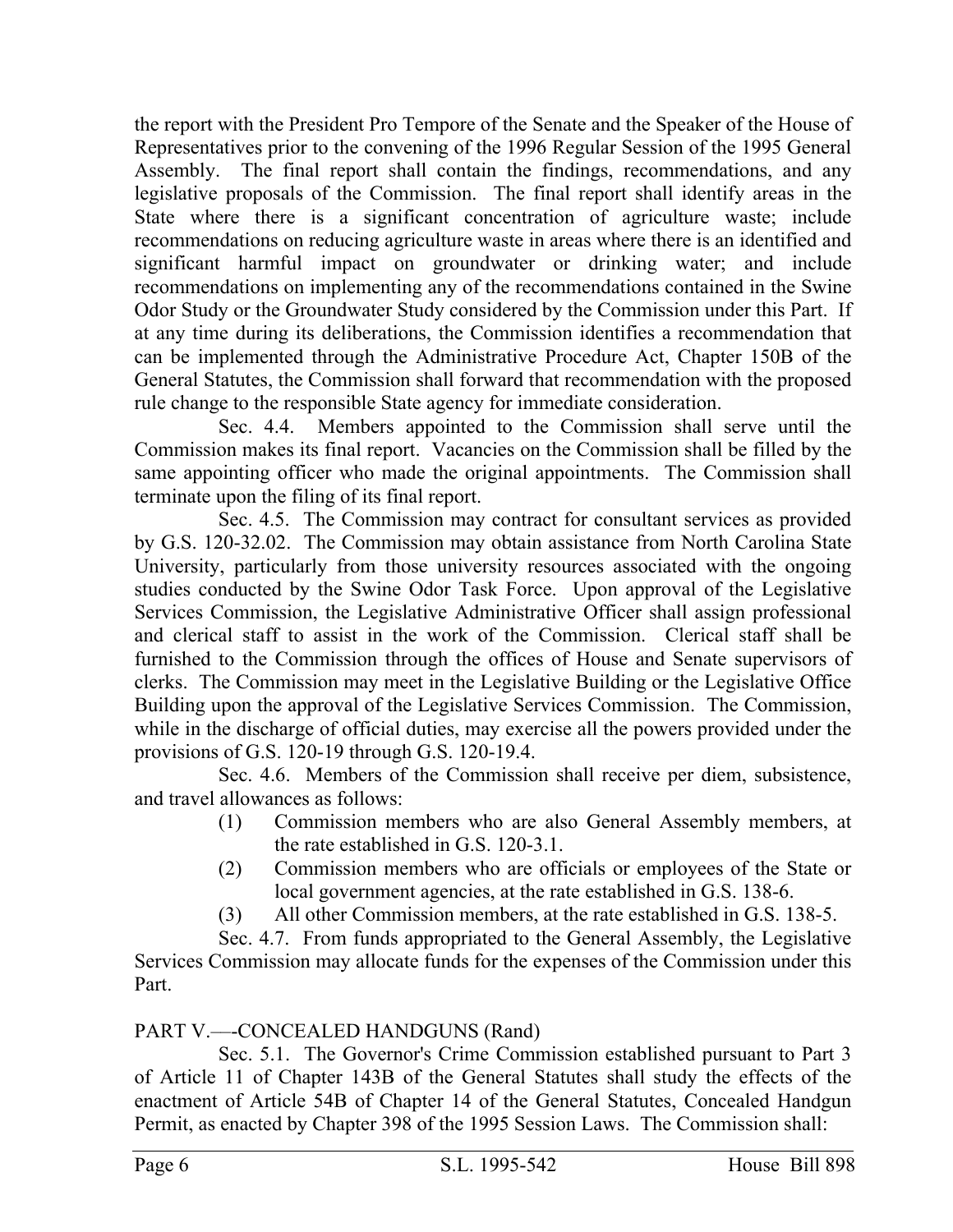- (1) Review the number of permits denied, issued, and revoked.
- (2) Review any data on the use of concealed handguns by those who have permits including to the extent available:
	- a. Instances where a crime was prevented by a person who was carrying a concealed handgun pursuant to a permit.
	- b. Instances where a child or another person was accidentally injured by a handgun carried by a person with a concealed handgun permit.
	- c. Instances where a handgun was used inappropriately by a person with a concealed weapon permit.
- (3) Attempt to determine the effect of Article 54B on crime in the State and on the safety of the public.

Sec. 5.2. The Governor's Crime Commission shall conduct this study with funds appropriated or otherwise available to the Department of Crime Control and Public Safety.

Sec. 5.3. The Governor's Crime Commission may report to the 1996 Regular Session of the 1995 General Assembly and shall report to the 1997 General Assembly upon its convening.

## PART VI.––-COOPERATIVE AGRICULTURE AND SEAFOOD EXPORTS IN RURAL COUNTIES (Basnight)

Sec. 6.1. The Joint Legislative Commission on Seafood and Aquaculture established pursuant to G.S. 120-70.60 shall study the use of agriculture and seafood cooperatives that can be utilized to enhance and promote economic development through the production of value added products which include raw material resources and related infrastructure weaknesses of rural and coastal counties.

Sec. 6.2. The Commission may make an interim report to the 1996 Regular Session of the 1995 General Assembly and shall report to the 1997 General Assembly upon its convening.

### PART VII.––-ERC STUDY CONSOLIDATION OF ENVIRONMENTAL RULE MAKING AND QUASI-JUDICIAL FUNCTIONS INTO ONE ENVIRONMENTAL COMMISSION (S.B. 1071 - Perdue)

Sec. 7.1. (a) The Environmental Review Commission established pursuant to Article 12D of Chapter 120 of the General Statutes shall study the organization, powers, duties, and functions of the boards, commissions, and councils within State government that currently exercise environmental rule making and quasi-judicial functions to determine whether those functions should be consolidated into a single, full-time Environmental Commission patterned after the North Carolina Utilities Commission. In conducting this study, the Environmental Review Commission shall evaluate options and develop recommendations for an Environmental Commission to:

(1) Balance the interests of environmental protection and economic development within the State.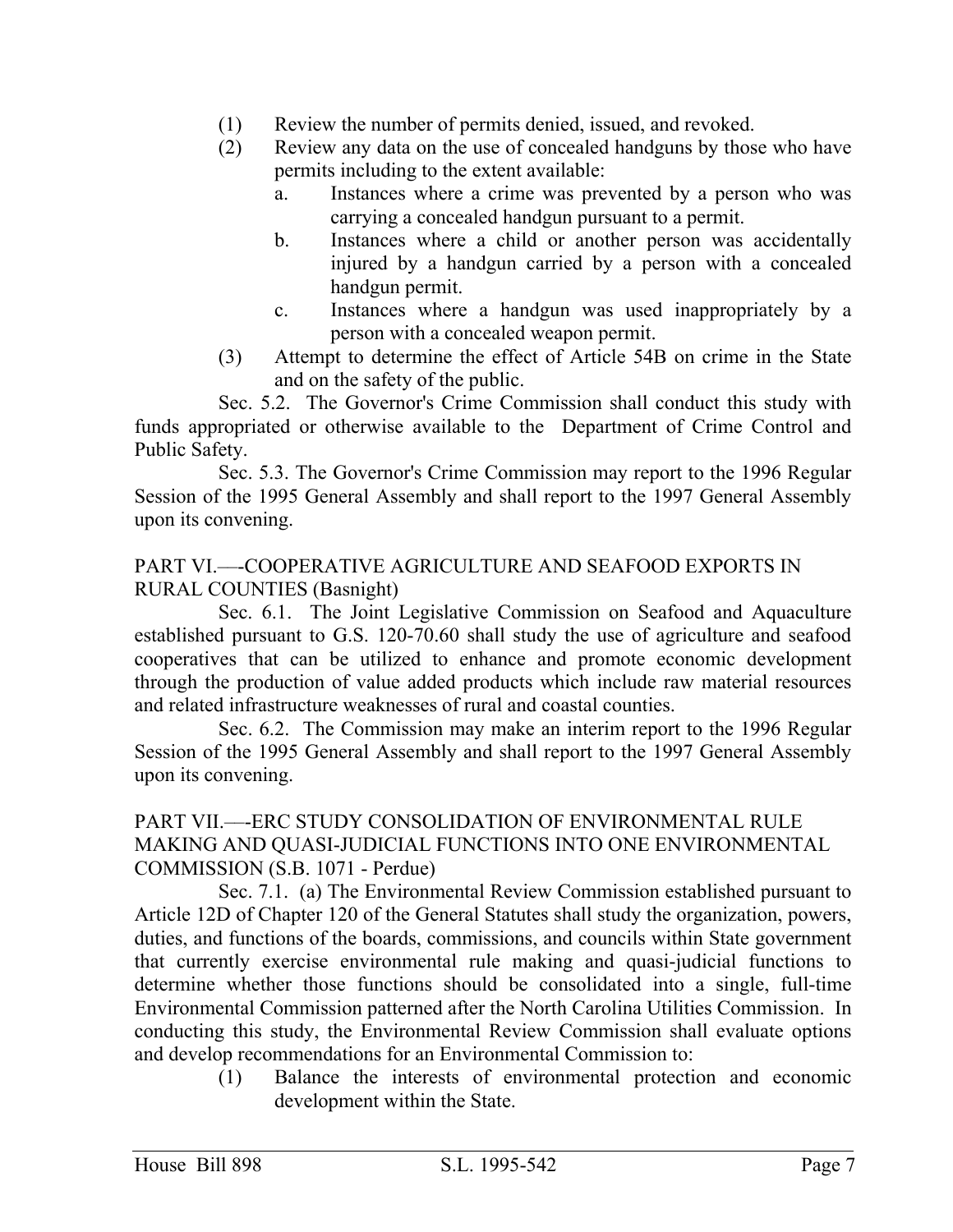- (2) Represent in the membership of the Environmental Commission both environmental impact and economic impact assessment specialists.
- (3) Enhance the efficiency of the environmental regulatory process.
- (4) Serve as the single rule-making body regarding environment, natural resources, and health-related environmental matters.
- (5) Coordinate regulatory programs across a broad range of environmental policy.
- (6) Resolve disputes between State environmental agencies and other persons through a fair and efficient administrative hearings process.
- (7) Hear and decide all appeals of environmental permit decisions.
- (8) Provide for appeal directly to the Appellate Division of the General Court of Justice.
- (9) Be exempt from Chapter 150B of the General Statutes.
- (10) Complete the consolidation of environmental regulatory programs within the Department of Environment, Health, and Natural Resources.
- (11) Facilitate public involvement by providing for citizen advisory councils for specific program areas.
- (12) Restructure the Department of Environment, Health, and Natural Resources to reflect the development of the Environmental Commission.
- (13) Consider the role, structure, and function of the staff of the Environmental Commission and whether any staff of the Department of Environment, Health, and Natural Resources should be used to staff the Environmental Commission.

(b) The Environmental Review Commission shall review, at a minimum, the organization, powers, duties, and functions of the following boards, commissions, and councils that currently address environmental matters to determine the desirability and feasibility of incorporating their powers, duties, and functions into an Environmental Commission:

- (1) Coastal Resources Commission.
- (2) Environmental Management Commission.
- (3) Commission for Health Services.
- (4) Marine Fisheries Commission.
- (5) Mining Commission.
- (6) Sedimentation Control Commission.
- (7) Soil and Water Conservation Commission.
- (8) Water Pollution Control System Operators Certification Commission.
- (9) Water Treatment Facility Operators Board of Certification.
- (10) Wildlife Resources Commission.
- (11) Pesticide Board.
- (12) Structural Pest Control Committee.

(c) The Environmental Review Commission shall report its findings and recommendations, including any proposals for legislation, to the 1997 General Assembly on or before 15 February 1997.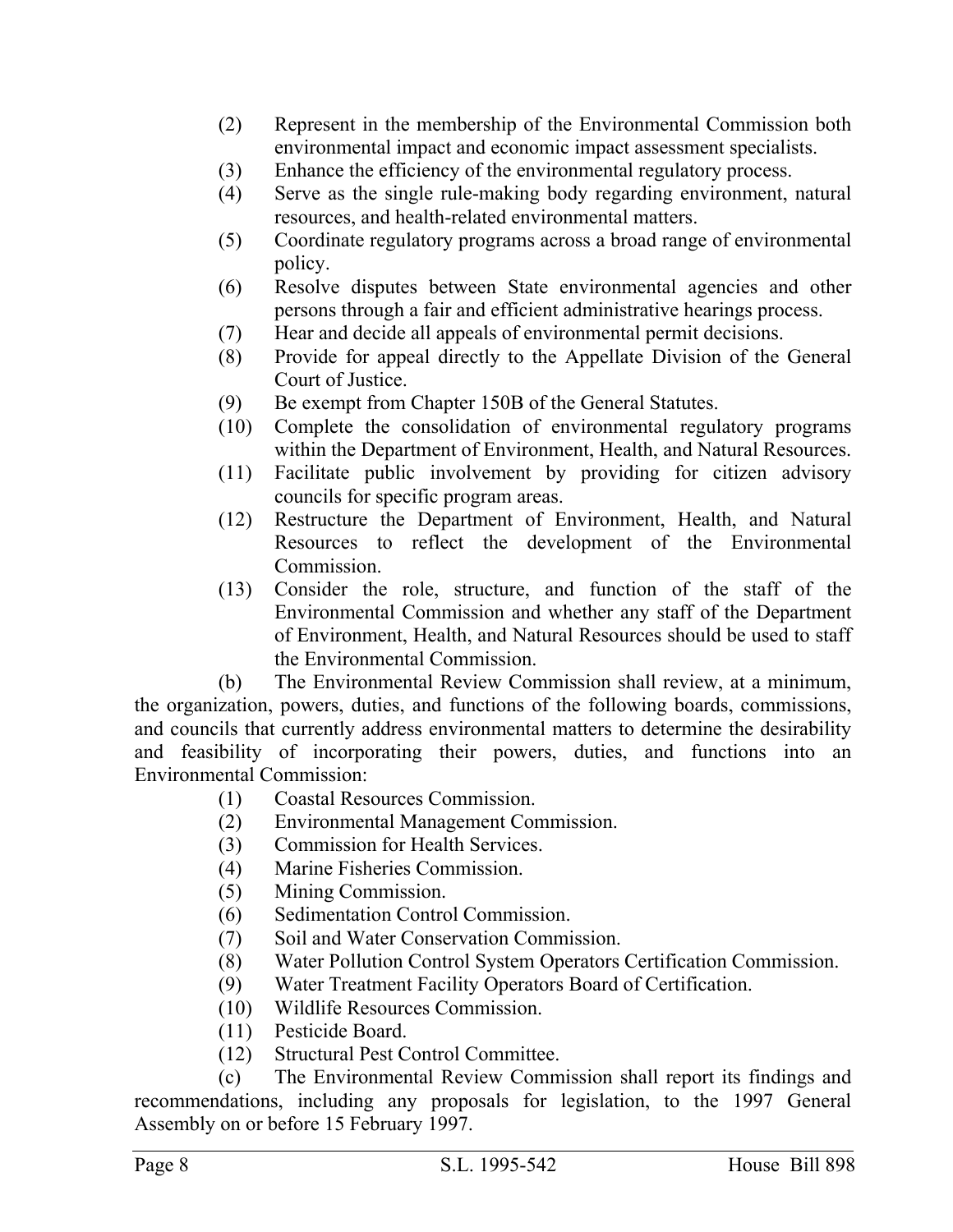PART VIII.––-DEHNR STUDY/ENVIRONMENTAL REGULATION (S.B. 951- Gulley)

Sec. 8.1. (a) The Department of Environment, Health, and Natural Resources shall conduct a study of its mission, authority, duties, structure, and permit process related to environmental programs and shall consider specific actions being undertaken by the Department and further proposals for coordinating and streamlining environmental regulatory and permit processes, which actions and proposals shall include:

- (1) General changes to improve customer service and accountability:
	- a. Ways to manage and train Department employees to provide better customer service; and
	- b. Ways to improve the efficiency, effectiveness, accountability, flexibility, and fairness of the State environmental regulatory and permit processes.
- (2) Structural and organizational changes to improve performance and effectiveness of environmental programs.
- (3) Narrowing the scope of permitted activities:
	- a. Any activities that presently require permits that can be regulated through some more efficient means, such as registration or not at all without undue risk to public health and the environment; and
	- b. Eliminating redundant and nonsubstantive activities whose environmental and health effects are known to be insignificant.
- (4) Alternatives to individualized permitting:
	- a. Issuing temporary permits to businesses installing new equipment that will facilitate implementation of pollution prevention; and
	- b. Issuing temporary or other fast-track permits to facilitate remediation.
- (5) Improvements in processing for individualized permitting:
	- a. Eliminating process bottlenecks that delay the processing of permits;
	- b. Prioritizing applications in a consistent and efficient manner;
	- c. Eliminating unnecessary hearings; and
	- d. Rewarding persons who implement pollution prevention programs and comprehensive self-auditing or other quality environmental management programs through recognition and priority in permit processing.
- (6) Improvements in applicants' and affected parties' understanding of the permit system:
	- a. Providing applicants with checklists for completing applications;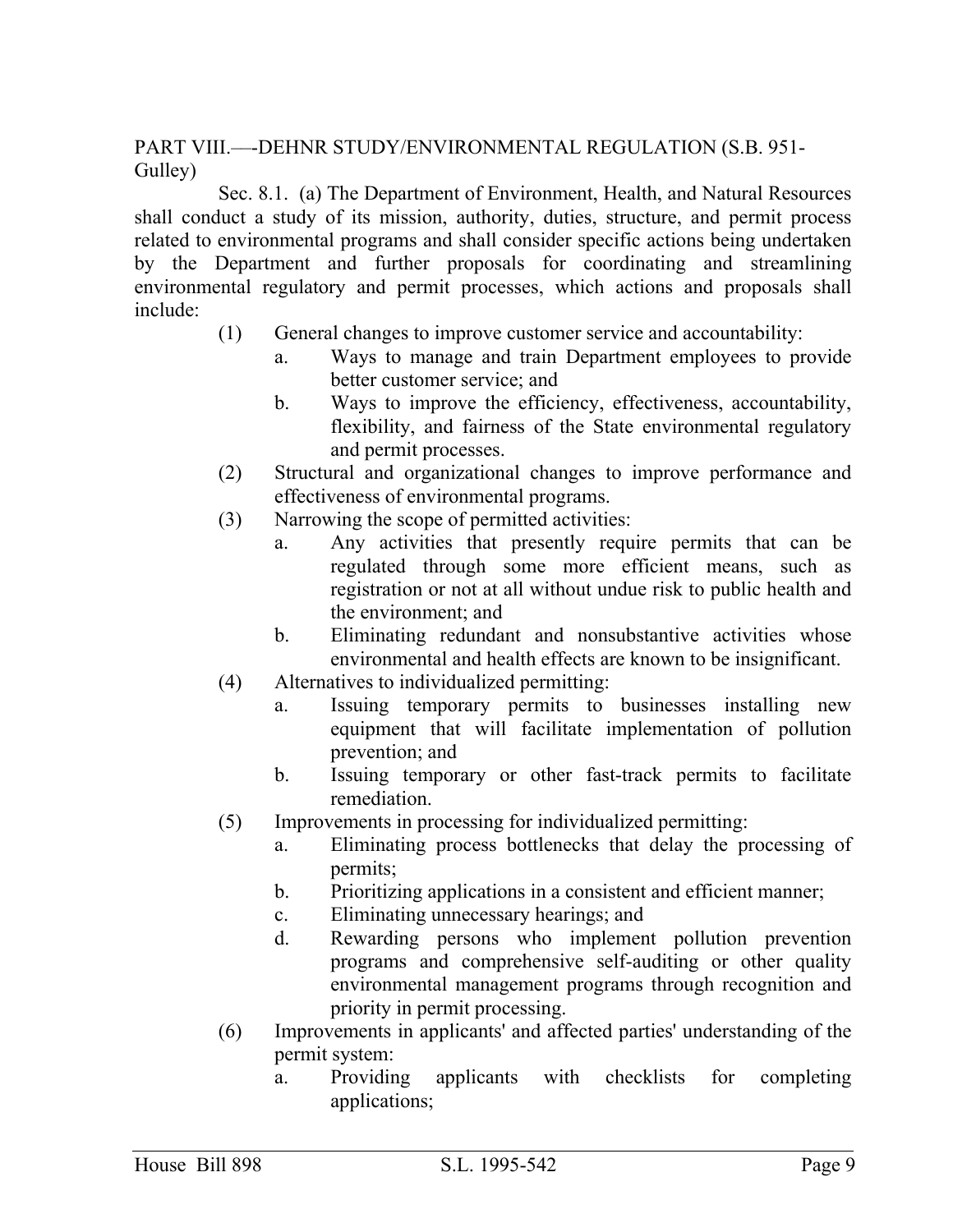- b. Advising permit applicants and affected parties of the expected timetable for processing permit applications;
- c. Developing a consistent process and forms that minimize redundant information requests for environmental permit applications across the various divisions and commissions within the Department;
- d. Providing improved and more consistent notice of permit applications and decisions;
- e. Improving Department permit and compliance information systems to allow permit applicants and interested persons quick and simple access to information about permit applications and permitted facilities; and
- f. Developing methods for providing direct compliance assistance, such as assistance in determining which permit requirements apply to particular facilities and assistance in preparing the permit applications or commenting on permit applications.
- (7) Improvements in fee structures and fee handling:
	- a. Revising current fee structures for fairness and consistency and to balance the costs of program administration and the impact of fees on regulated business; and
	- b. Demonstrating accountability on expenditure of receipts.

(b) The Department shall select an equal number of representatives from local government, industry, small business, and environmental groups to work with and advise the Department in developing the proposals set forth in subsection (a) of this section.

Sec. 8.2. The Department shall report its findings regarding specific actions being undertaken, its recommendations for further proposals for coordinating and streamlining the environmental regulatory and permit processes, and its progress toward these ends to the Environmental Review Commission no later than 1 January 1996. The Department shall participate in developing any necessary legislative proposals and proposals for rule changes to implement the report's recommendations.

Sec. 8.3. The Department shall conduct this study with funds appropriated or otherwise available to the Department.

PART IX.––-FUEL TAX EXEMPTION FOR COMMUNITY COLLEGES (S.B. 894 - Conder)

Sec. 9.1. The Joint Legislative Transportation Oversight Committee established pursuant to G.S. 120-70.50 shall study the issue of restoring the motor fuel tax exemption for fuel used in vehicles owned by a community college.

Sec. 9.2. The Committee may make an interim report to the 1996 Regular Session of the 1995 General Assembly and shall report to the 1997 General Assembly upon its convening.

PART X.––-HIGHWAY PATROL TROOP AND DISTRICT BOUNDARIES (Perdue)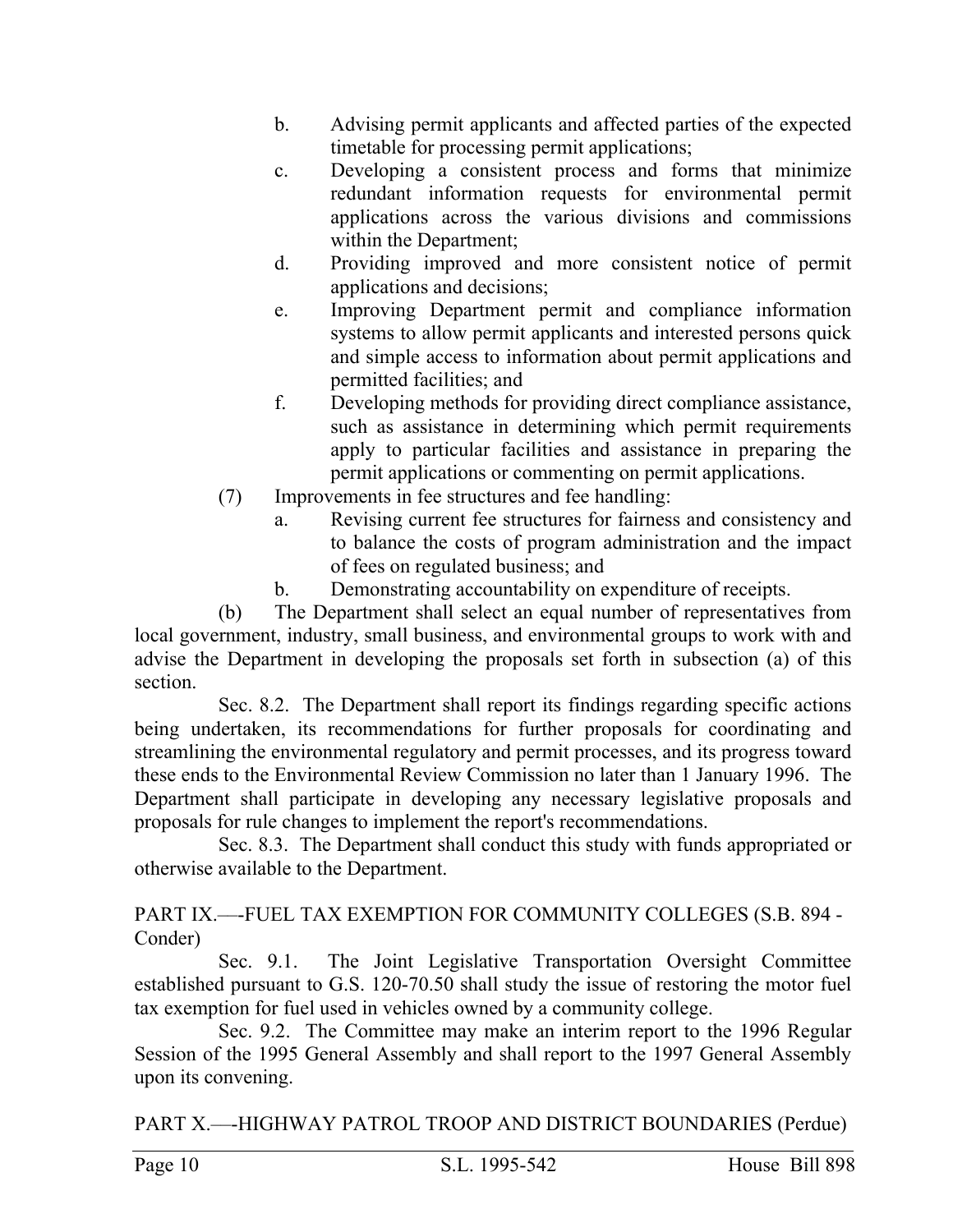Sec. 10.1. The North Carolina State Highway Patrol shall study the current highway patrol troop and district boundaries and the location of troop and district headquarters to determine whether all areas of the State are adequately served by the current configuration. In the course of the study, the Highway Patrol shall:

- (1) Consider (i) the geographical area covered and the population served by each troop and (ii) the distance between troopers and their headquarters and maintenance garages.
- (2) Determine whether and how troop and district boundaries may be reconfigured to serve the daily operation of the Highway Patrol more efficiently and effectively.
- (3) Propose cost-effective ways to implement any proposed reconfiguration.

Sec. 10.2. The Highway Patrol shall report the results of its study to the Joint Legislative Commission on Governmental Operations and the Joint Legislative Transportation Oversight Committee prior to March 31, 1996.

Sec. 10.3. The Highway Patrol shall conduct this study with funds appropriated or otherwise available to the Department of Crime Control and Public Safety.

## PART XI.--- INMATE HOUSING

Sec. 11.1. The Joint Legislative Corrections Oversight Committee, established under Article 12J of Chapter 120 of the General Statutes, shall study the issue of inmate housing (S.B. 31 - Hobbs). The Committee shall report its findings and recommendations to the 1996 Regular Session of the 1995 General Assembly.

## PART XII.––-NORTH CAROLINA HEALTH CARE REFORM COMMISSION (Morgan, Holmes, Gray)

Sec. 12.1. (a) The North Carolina Health Care Reform Commission established pursuant to Article 65 of Chapter 143 of the General Statutes may study Medicaid and medical cost containment in order to develop a medical cost containment policy that ensures that appropriate public medical care is delivered in a cost-effective manner. The study may examine federal Medicaid laws and regulations, federal and state medical cost containment initiatives, medical cost containment initiatives in North Carolina, including recommendations from the Government Performance Audit Committee to the 1993 General Assembly, and related matters.

(b) (S.B. 1044 - Speed and Perdue) The North Carolina Health Care Reform Commission shall study the methods of financing immunization services and their impact on age-appropriate immunization rates and other immunization programs.

(c) (S.B. 545 - Parnell; H.B. 741 - Blue) The North Carolina Health Care Reform Commission shall study the issue of fees for copies of medical records.

(d) The Commission shall conduct this study using funds appropriated or otherwise available to the Commission. The Commission may make an interim report for any studies authorized by this part to the 1996 Regular Session of the 1995 General Assembly and shall report to the 1997 General Assembly upon its convening.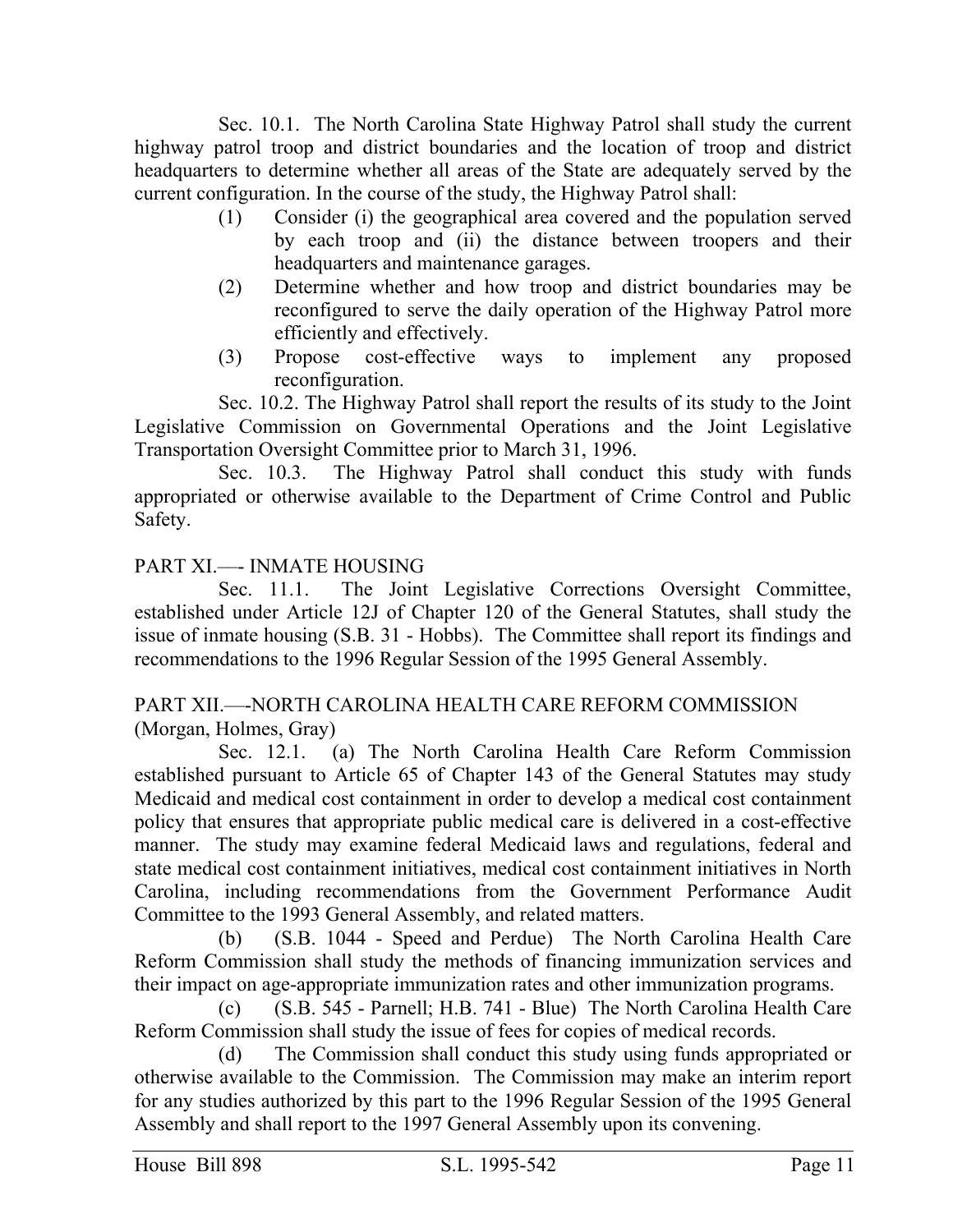PART XIII.––-MENTAL HEALTH STUDY COMMISSION REAUTHORIZATION (S.B. 249 - Conder; H.B. 282 - Alexander)

Sec. 13.1. The Mental Health Study Commission, established and structured by 1973 General Assembly Resolution 80; Chapter 806, 1973 Session Laws; Chapter 185, 1975 Session Laws; Chapter 184, 1977 Session Laws; Chapter 215, 1979 Session Laws; 1979 General Assembly Resolution 20; Chapter 49, 1981 Session Laws; Chapter 268, 1983 Session Laws; Chapter 792, 1985 Session Laws; Chapter 873, 1987 Session Laws; Chapter 802, 1989 Session Laws; Chapter 754, 1991 Session Laws; and Chapter 771, 1993 Session Laws, Regular Session 1994, is reestablished and authorized to continue in existence until July 1, 1997.

Sec. 13.2. (a) The Commission shall consist of 25 members as follows:

- (1) The Secretary of the Department of Human Resources or a delegate, serving ex officio as a nonvoting member.
- (2) Eight members appointed by the Speaker of the House of Representatives, seven of whom shall be members of the House of Representatives at the time of their appointment. One of these seven shall be a Chair of the House Appropriations Subcommittee on Human Resources, and one shall be a Chair of a standing House committee that deals with mental health, developmental disabilities, and substance abuse issues.
- (3) Eight members appointed by the President Pro Tempore of the Senate, seven of whom shall be members of the Senate at the time of their appointment. One of these seven shall be Chair of the Senate Human Resources Appropriations Committee and one shall be Chair of a standing Senate committee that deals with mental health, developmental disabilities, and substance abuse issues.
- (4) Eight members appointed by the Governor, two of whom shall be county commissioners at the time of their appointment, selected from a list of four candidates nominated by the North Carolina Association of County Commissioners. If the Association has failed to make nominations by September 1, 1995, the Governor may appoint any two county commissioners.

(b) Members and staff of the continued Mental Health Study Commission shall receive compensation and expenses delineated by the original authorization in the 1973 General Assembly Resolution 80. Expenses of the Commission shall be expended by the Department of Human Resources from Budget Code 14460 subhead 1110.

Sec. 13.3. The continued Mental Health Study Commission has all the powers and duties of the original Commission as they are necessary to continue the original study, to assist in the implementation of the original and succeeding Commission recommendations, and to plan future activity on the subject of the study. In addition to other studies authorized by law, the Commission shall perform the following activities: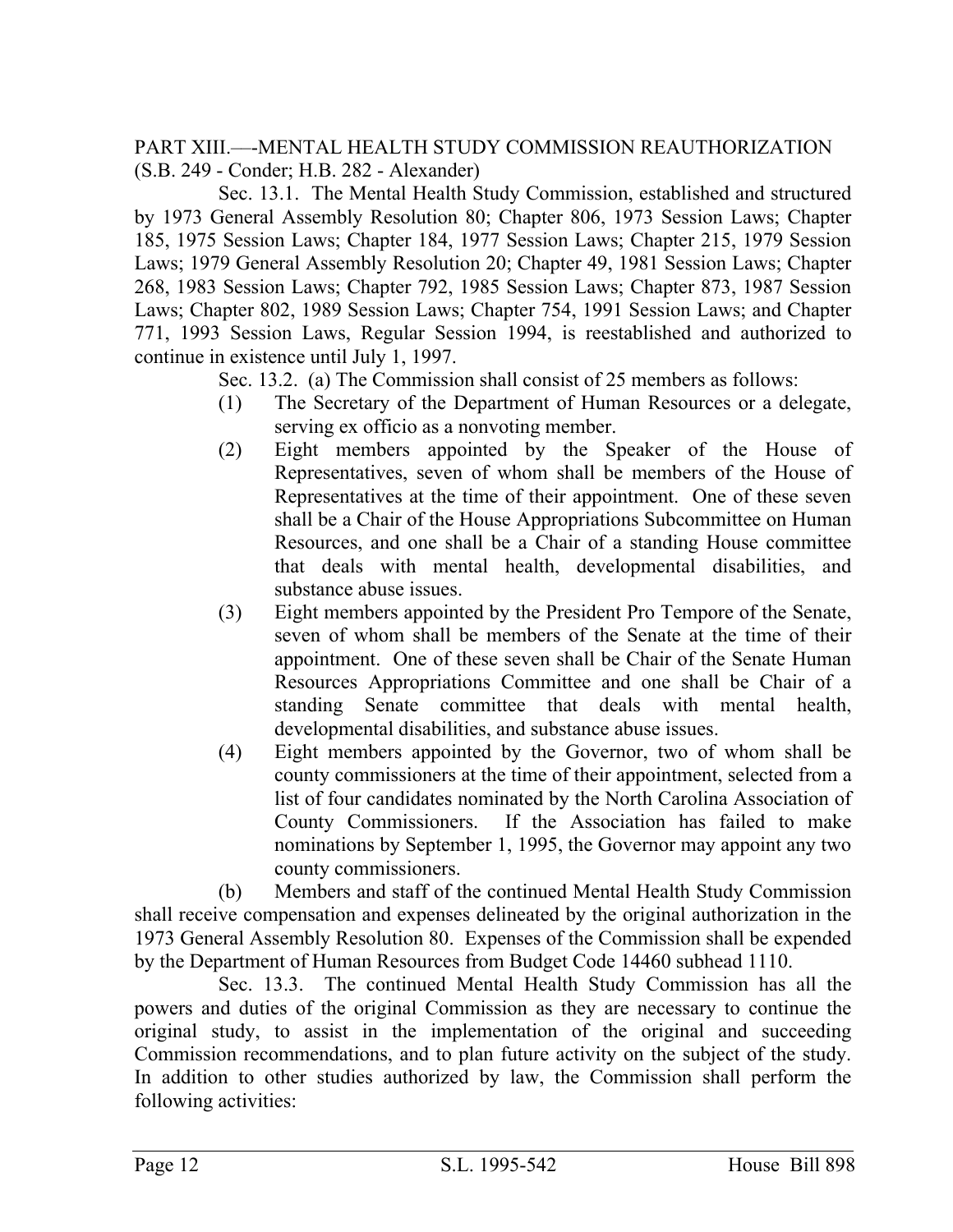- (1) Conduct research and develop recommendations regarding the response of the public system to the changing health care environment. These recommendations shall address issues of governance, accountability, data collection, and collaboration between public and private sectors.
- (2) Analyze and develop recommendations regarding the current system of funding services to evaluate maximum use of funds.
- (3) Oversee the Mental Health Study Commission 10-year Disability Plans that have been endorsed by the General Assembly.
- (4) Evaluate quality improvement initiatives and develop recommendations regarding accountability, performance standards, and client outcomes.
- (5) Monitor and evaluate the new initiatives, including crisis services, Carolina Alternatives, and domiciliary care, developed by the Division of Mental Health, Developmental Disabilities, and Substance Abuse Services, and consider whether to recommend their possible expansion.
- (6) Review major initiatives for children for integration with the Child Mental Health Plan.
- (7) Develop a business initiative to increase public/private partnerships to enhance current services for those individuals with mental illness, developmental disabilities, and substance abuse problems.
- (8) Carry out any other evaluations the Commission considers necessary to perform its mandate.

Sec. 13.4. The Mental Health Study Commission shall make a final report to the 1997 General Assembly, including any legislative proposals, by March 15, 1997, and may make an interim report, including any legislative proposals, to the 1996 Regular Session of the 1995 General Assembly on or before May 15, 1996.

### PART XIV.––-SCHOOL CAPITAL CONSTRUCTION STUDY COMMISSION (Winner; H.B. 1041 - Owens)

Sec. 14.1. (a) The School Capital Construction Study Commission is established. The Commission consists of the following 20 members:

- (1) Six members, four of whom shall be members of the House of Representatives, appointed by the Speaker of the House of Representatives.
- (2) Six members, four of whom shall be members of the Senate, appointed by the President Pro Tempore of the Senate.
- (3) Three members appointed by the Governor.
- (4) The Chair of the State Board of Education, or one member appointed by the Chair.
- (5) The President of the School Board Association, or one member appointed by the President.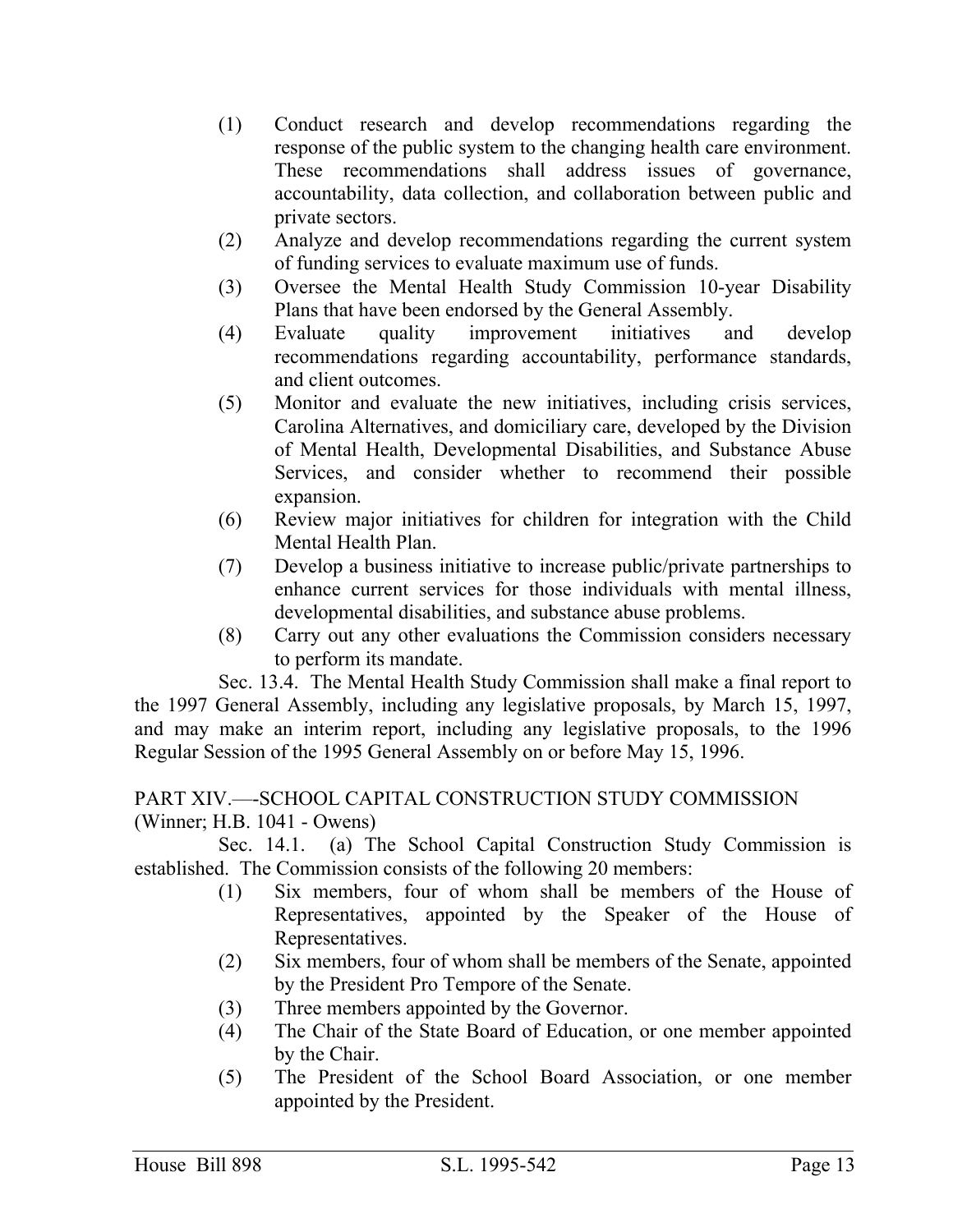- (6) The President of the Association of County Commissioners, or one member appointed by the President.
- (7) The Superintendent of Public Instruction, or one member appointed by the Superintendent.
- (8) The State Treasurer, or one member appointed by the Treasurer.

All appointments shall be made no later than September 1, 1995. Vacancies shall be filled by the person who made the initial appointment.

(b) The Commission shall conduct a comprehensive study of public school facilities in the State. The study shall:

- (1) Identify the public school facility needs of the State based upon a consideration of factors such as local growth rates and the age of existing facilities.
- (2) Develop criteria for ranking the identified public school facility needs in priority order that take into consideration factors that will ensure the ranking is equitable.
- (3) Identify the federal, State, and local funds that are currently available to meet the identified public school facility needs, and analyze how they are being utilized.
- (4) Examine the roles the State and the counties should play in providing funds to meet public school facility needs. In particular, the Commission shall evaluate the extent to which public school facility needs should be met by counties. As part of this examination, the Commission shall consider the impact of mandates to provide social services on counties' ability to generate local revenue.
- (5) Explore various methods of governmental financing to meet identified public school facility needs, and recommend ways to obtain any additional funding needed to meet these needs.
- (6) Evaluate how current formulas for providing additional funds for schools in low-wealth counties and small school systems and the factors considered in these formulas affect the counties' ability to meet their public school facility needs. As part of this evaluation, the Commission shall consider whether the size of the school system or wealth of the county affects the extent of the county's public school facility needs and of the county's ability to meet those needs. Based on its evaluation, the Commission shall recommend whether any category of schools should receive special funding, and shall determine the source for this funding and the formula for distributing this funding.
- (7) Consider the utility, effectiveness, and efficiency of developing model designs for public school facilities that are energy-efficient and technologically adequate. The Commission also shall consider ways to use appropriately the State's schools of architecture and design in the development of these designs.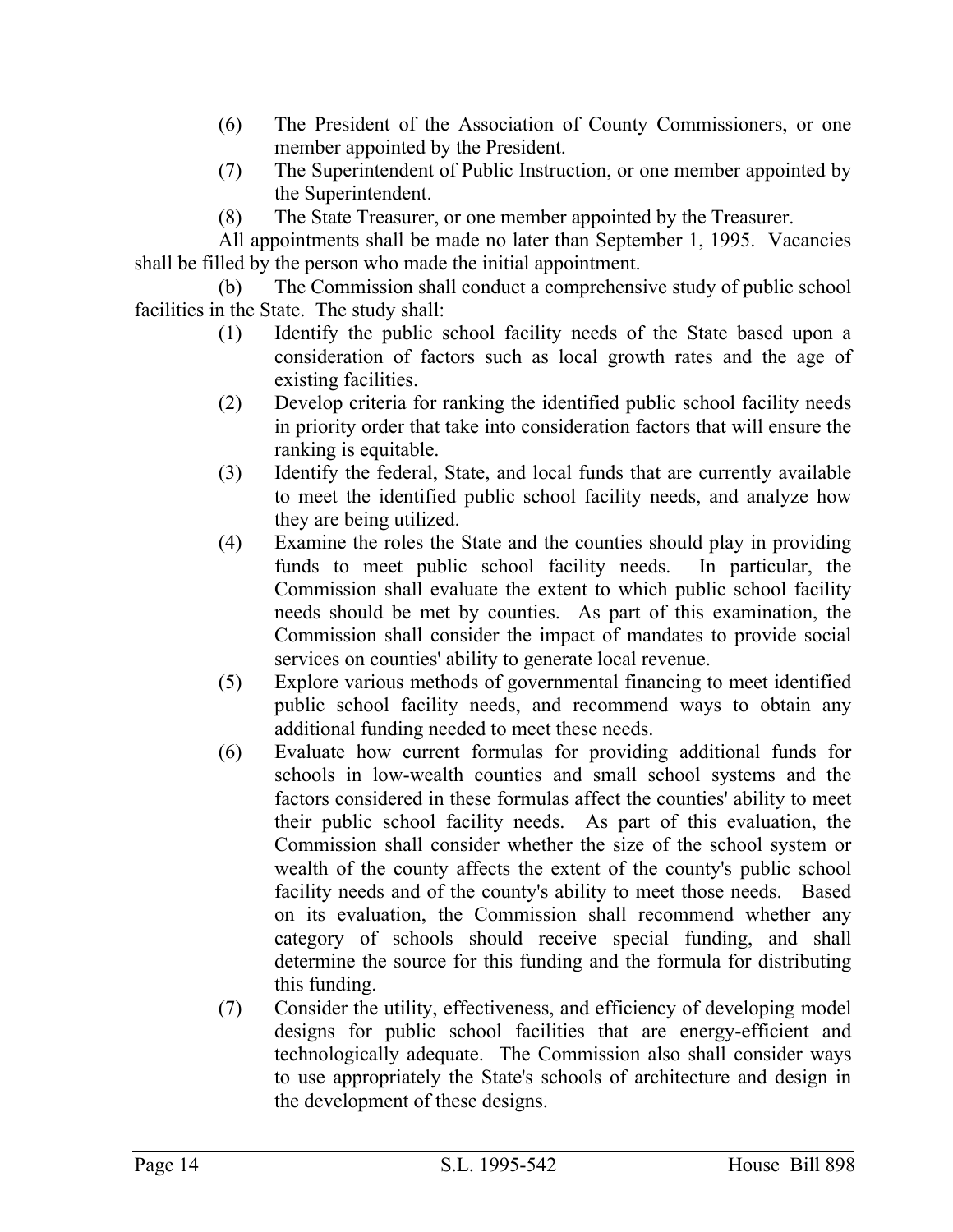- (8) Develop a long-term plan for funding the identified public school facility needs in an equitable and adequate manner.
- (9) Consider any other issue the Commission considers relevant.

(c) Each local school administrative unit shall assist the Commission by submitting to the Commission a list of the public school facility needs of the unit. The list shall include a written justification of the reason for including each item on the list and a statement that the county commissioners of the county in which the unit is located has approved or disapproved the list. If the county commissioners of the county in which the unit is located fail to approve the list, they shall submit their list of the public school facility needs that includes a written justification of the reasons for submitting a separate list and for including each item on the list.

(d) The Speaker of the House of Representatives and the President Pro Tempore of the Senate shall each designate a cochair of the Commission. The Commission shall meet upon the call of the cochairs. A quorum of the Commission is 11 members. While in the discharge of its official duties, the Commission has the powers of a joint committee under G.S. 120-19 and G.S. 120-19.1.

Members of the Commission shall receive per diem, subsistence, and travel allowances in accordance with G.S. 120-3.1, 138-5, or 138-6, as appropriate.

The Legislative Administrative Officer shall assign as staff to the Commission professional employees of the General Assembly. Clerical staff shall be assigned to the Commission through the Offices of the Supervisor of Clerks of the Senate and Supervisor of Clerks of the House of Representatives.

(e) The Commission shall submit a progress report to the General Assembly by January 15, 1996, and shall submit a final report, including recommendations, to the General Assembly by April 15, 1996. A report to the General Assembly shall be submitted to the Legislative Library and to the Fiscal Research Division. The Commission shall terminate upon filing its final report.

(f) From funds appropriated to the General Assembly, the Legislative Services Commission may allocate funds for the expenses of the Commission under this Part.

PART XV.---STATE AND LOCAL GOVERNMENT FISCAL RELATIONS AND TRENDS STUDY COMMISSION (S.B. 376 - Kerr; S.B. 435, S.B. 446 - Sherron; S.B. 1048 - McDaniel; S.B. 1070 - Perdue; C. Wilson; H.B. 3, §2 - Russell; H.B. 747 - Lemmond; H.B. 854 - Wilkins; H.J.R. 883 - Arnold; H.J.R. 977 - House Loc. & Reg. II)

Sec. 15.1. (a) The State and Local Government Fiscal Relations and Trends Study Commission is established to study the fiscal responsibility of local governments, including structure, powers, finance and revenue options, and unfunded mandates; whether North Carolina's current system of shared responsibility for administering and financing public services is meeting the needs of the State and its communities; how that system might be improved to make the provision of public services more effective, efficient, and equitable; and identify trends affecting the fiscal resources of the State and local government. The Commission shall consist of 10 members, as follows:

(1) The President Pro Tempore of the Senate or a designee;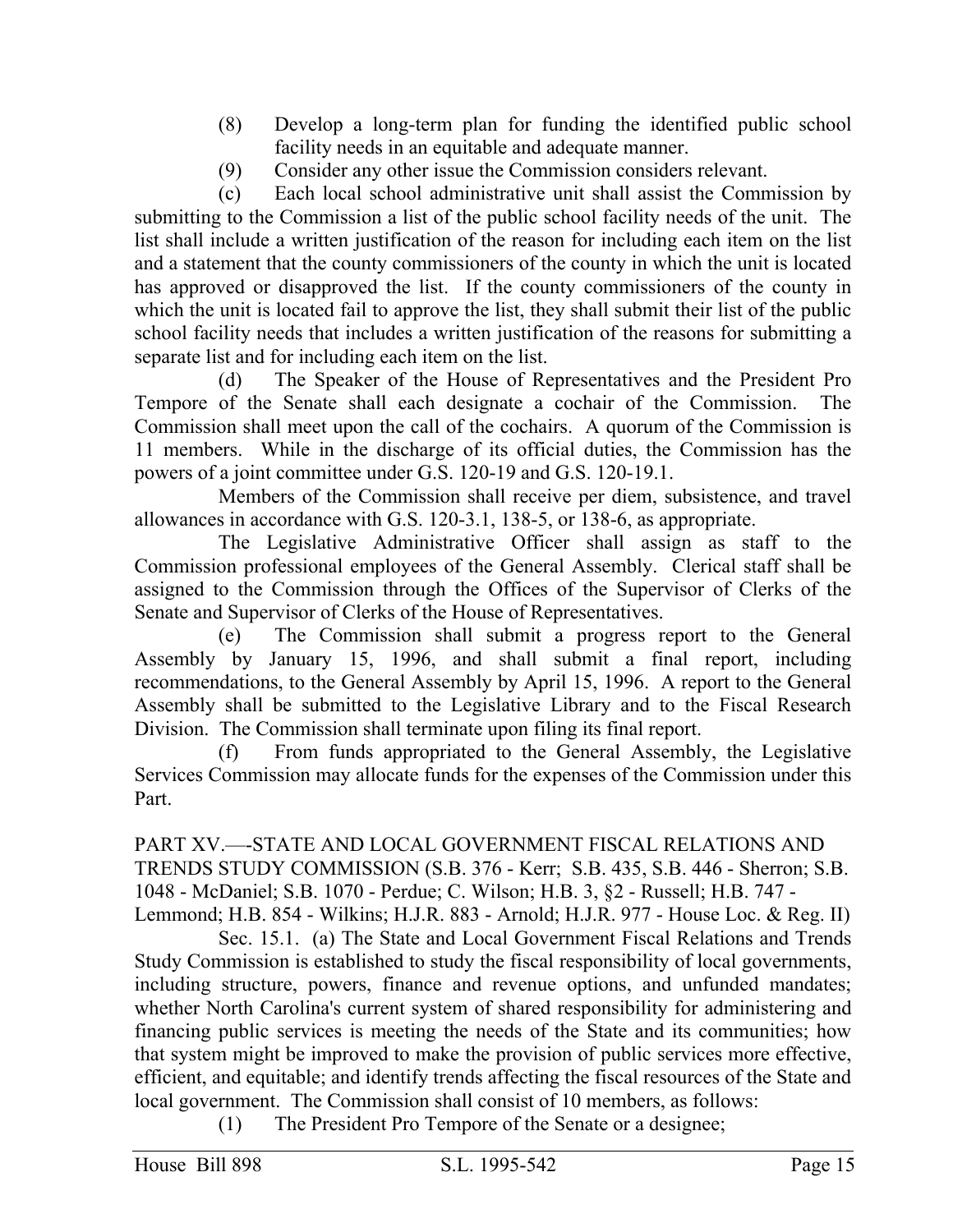- (2) The Speaker of the House of Representatives or a designee;
- (3) Four Senators appointed by the President Pro Tempore of the Senate; and
- (4) Four Representatives appointed by the Speaker of the House of Representatives.

(b) Appointment to the Commission shall be made before September 15,

1995. The first meeting of the Commission shall be held no later than October 13, 1995.

(c) The President Pro Tempore of the Senate and the Speaker of the House of Representatives, or their designees, shall serve as cochairs of the Commission.

Sec. 15.2. (a) The Commission is authorized to review the current responsibilities of State agencies and units of local government for administering, financing, and making decisions about public services. It shall give particular attention to those statewide services that are administered by counties on behalf of the State, such as public education at both the K-12 level and through the community college system; public health; mental health, developmental disabilities, and substance abuse services; and social services programs. It may also consider services that once were administered by local governments, such as secondary roads; services that are primarily provided by the State but have some component of local responsibility, such as court facilities; and other public services that are provided and financed primarily by local governments, such as law enforcement, city streets, solid waste collection and disposal, and water and sewer services. The Commission is also authorized to study fiscal trends and may review expenditures of the State and identify trends that will impact these expenditures.

(b) In reviewing the allocation of responsibility for public services among the State and its local governments, the Commission shall address the following issues:

- (1) Whether all or some portion of the service could be more effectively and efficiently provided by the private sector, with or without some form of public-private partnership;
- (2) Which level of government and which units within each level should be made responsible for providing and administering the service;
- (3) Whether revenues needed to finance the service should come from the State or its local governments, or from some combination of State and local revenue sources, and which revenue sources should be used to finance the service;
- (4) The extent to which local governments should be free to provide the service or not and at what level of effort;
- (5) The extent to which the State should impose some degree of uniformity in levels or quality of service by setting standards and guidelines or imposing mandates; and
- (6) How best to address the need to achieve statewide uniformity in the provision of certain services, such as those required by federal or State law to be provided uniformly throughout the State, while at the same time providing local governments with the flexibility needed to administer the programs effectively.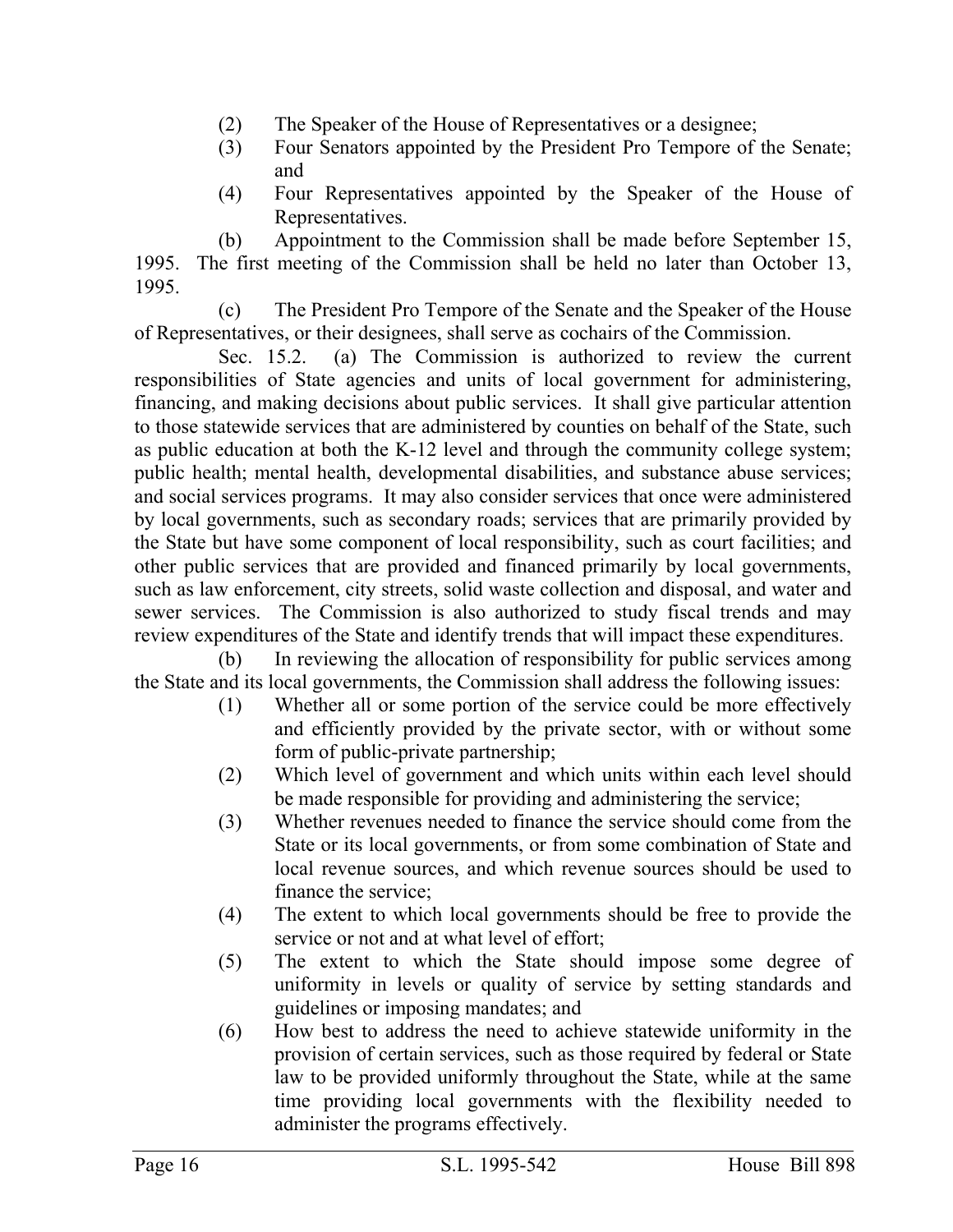- (c) The Commission shall:
- (1) Review long-term fiscal trends and to analyze the impact of these trends on the State budget.
- (2) Identify the factors that have contributed to the financial problems of the State and recommend measures to avoid a recurrence of those problems to the extent they are within the control of the State of North Carolina.
- (3) Monitor the State budget reform measures.
- (4) Analyze options to address the effect on the State budget of federal legislative and judicial mandates.
- (5) Review the condition of programs directed at ensuring an adequate workforce for the State's future.
- (6) Analyze options to address future General Fund budget shortfalls.
- (7) Study the feasibility of modifying the State's accounting practices to improve the State's balance sheet by treating as accrued (i) sales tax proceeds that have been collected on behalf of the State by merchants but have not yet been remitted and (ii) other tax proceeds that have been collected on behalf of the State but have not yet been remitted.
- (8) Review the State's needs for changes in the revenue and budget structure to meet the needs of the State over the long term.
- (9) Make a comprehensive review of the State and local tax system, particularly in light of future economic trends that may affect revenues generated by existing taxes.
- (10) Consider proposals to enhance the State's revenue position, adapt the State tax structure to changes in the economy, avoid placing undue tax burdens on any segment of the population, and preserve the positive impact of the tax structure on the economic future of the State.
- (11) Study the proper role of State government in fostering the growth of small businesses, including the financial and managerial needs of small businesses, the extent to which the State can and should meet those needs, the use of tax incentives as a means of stimulating small business growth and expansion, such as the expansion of the jobs tax credit and further tax credits for venture capital, and how organizations within State government can provide programs that support small business.
- (12) Examine State and local expenditures and tax relief for economic development and economic incentives.
- (13) Review issues concerning planned community acts and partnerships for quality growth.

(d) In reviewing how public services are financed, the Commission shall conduct a review of all sources of revenue available to local governments, including locally levied taxes, charges, fees, intergovernmental revenues, and State revenues shared with local governments. This review shall include consideration of:

(1) Current trends in local government spending and revenues;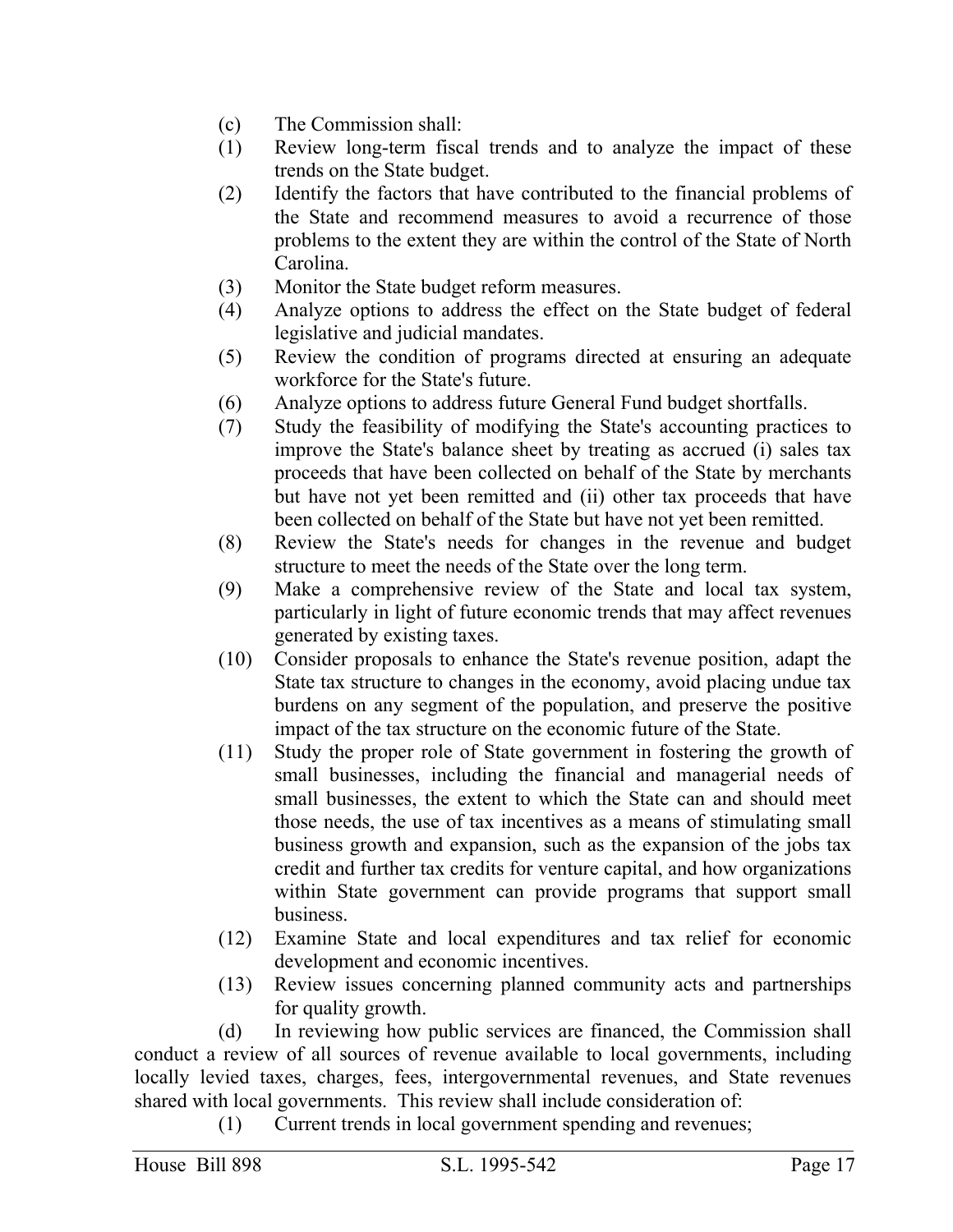- (2) The extent to which existing local revenue sources are or can be made responsive to changes in the demand for services;
- (3) The extent to which existing local revenue sources allocate the burden of financing public services in a just and equitable manner;
- (4) Whether additional sources of revenue for local governments are needed;
- (5) Current State policy and practice with respect to mandating provision of public services at the local level without commensurate support from State-collected revenues; and
- (6) Current State policy and practice with respect to distributing Statecollected revenues to local governments to compensate for legislated changes in local revenue sources.

Sec. 15.3. The Commission may make an interim report of its findings and recommendations to the General Assembly on or before the first day of the 1996 Regular Session. The Commission shall submit a final report of its findings and recommendations to the General Assembly on or before the first day of the 1997 Session by filing the report with the President Pro Tempore of the Senate and the Speaker of the House of Representatives. Upon filing its final report, the Commission shall terminate.

Sec. 15.4. The Commission, while in the discharge of official duties, may exercise all the powers provided for under the provisions of G.S. 120-19, and G.S. 120- 19.1 through G.S. 120-19.4. The Commission may meet at any time upon the joint call of the cochairs. The Commission may meet in the Legislative Building or the Legislative Office Building with the approval of the Legislative Services Commission.

Sec. 15.5. Members of the Commission shall receive subsistence and travel expenses at the rates set forth in G.S. 120-3.1.

Sec. 15.6. The Commission may contract for professional or consultant services as provided by G.S. 120-32.02. The House of Representatives' and the Senate's Supervisors of Clerks shall assign clerical staff to the Commission, upon the direction of the Legislative Services Commission.

Sec. 15.7. When a vacancy occurs in the membership of the Commission, the vacancy shall be filled by the same appointing officer who made the initial appointment.

Sec. 15.8. All State departments and agencies and local governments and their subdivisions shall furnish the Commission with any information in their possession or available to them.

Sec. 15.9. From funds appropriated to the General Assembly, the Legislative Services Commission may allocate funds for the expenses of the Commission under this Part.

## PART XVI.—-STATE PORTS STUDY

Sec. 16.1. (a) There is established in the General Assembly the State Ports Study Commission. The purpose of the Commission is to study the status, resources and operations of the ports of North Carolina, to determine whether the ports are serving the needs of exporters and importers in North Carolina, and to develop ways in which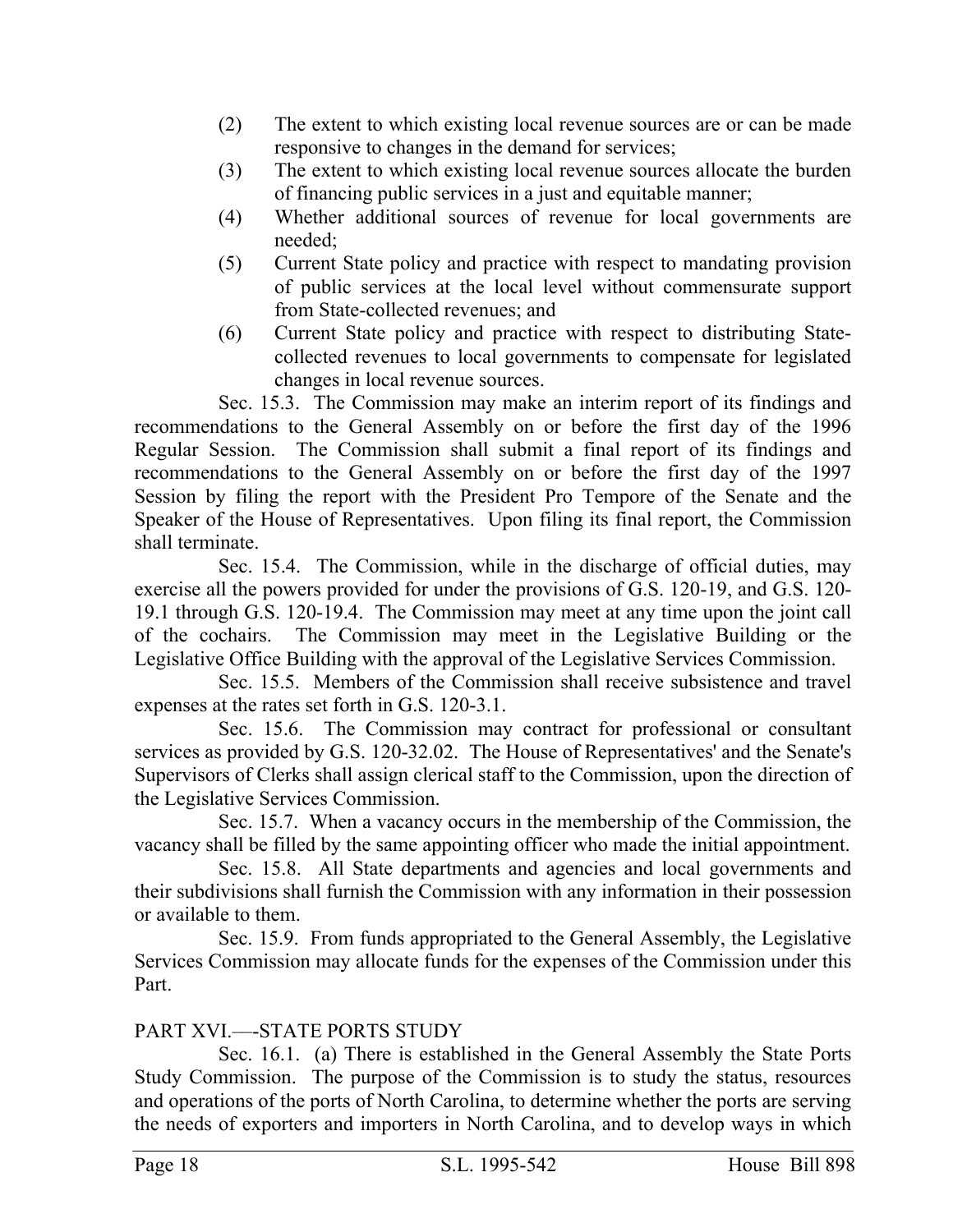North Carolina industries and the State would benefit from port improvements and modifications.

- (b) The Commission shall consist of 12 members as follows:
- (1) Three Senators appointed by the President Pro Tempore of the Senate.
- (2) Three Representatives appointed by the Speaker of the House of Representatives.
- (3) Two representatives of North Carolina industries appointed by the Governor.
- (4) Two representatives of North Carolina industries appointed by the President Pro Tempore of the Senate; and
- (5) Two representatives of North Carolina industries appointed by the Speaker of the House of Representatives.

Appointments to the Commission shall be made before September 1, 1995.

The President Pro Tempore of the Senate and the Speaker of the House of Representatives shall appoint as cochairs of the Commission from the General Assembly membership to serve on this Commission. All members shall serve at the will of their appointing officer. Unless removed or unless resigning, members shall serve until the Commission has made its report. Vacancies in membership shall be filled by the appropriate appointing officer.

The first meeting of the Commission shall be held no later than September 21, 1995.

- (c) The Commission shall:
- (1) Review the roles of the ports in the economy of North Carolina, the transportation system necessary to port development, the administrative location of the ports, the desirability of privatization and leasing of ports, and any other issues directly pertaining to ports development and improvement of North Carolina ports;
- (2) Examine and review the current operations of the ports, and of the State Ports Authority, and the ways in which policies and plans for the ports are formed and administered;
- (3) Endeavor to determine (i) the cost-effectiveness of port operations, the returns realized by the State on its investment, (ii) whether there are alternatives to the current methods of operations which would be more beneficial to the taxpayers, and (iii) ways, if any, that services to North Carolina business and industry, including the port industries and the exporters and importers, could be improved or modified for the mutual benefit of those private industries and the State;
- (4) Examine and review the methodologies in use by ports in other states that have achieved apparently more favorable returns to their states and industries;
- (5) Recommend a methodology for establishing and administering a longterm planning procedure for the State Ports Authority; and
- (6) Study the use and development of Radio Island.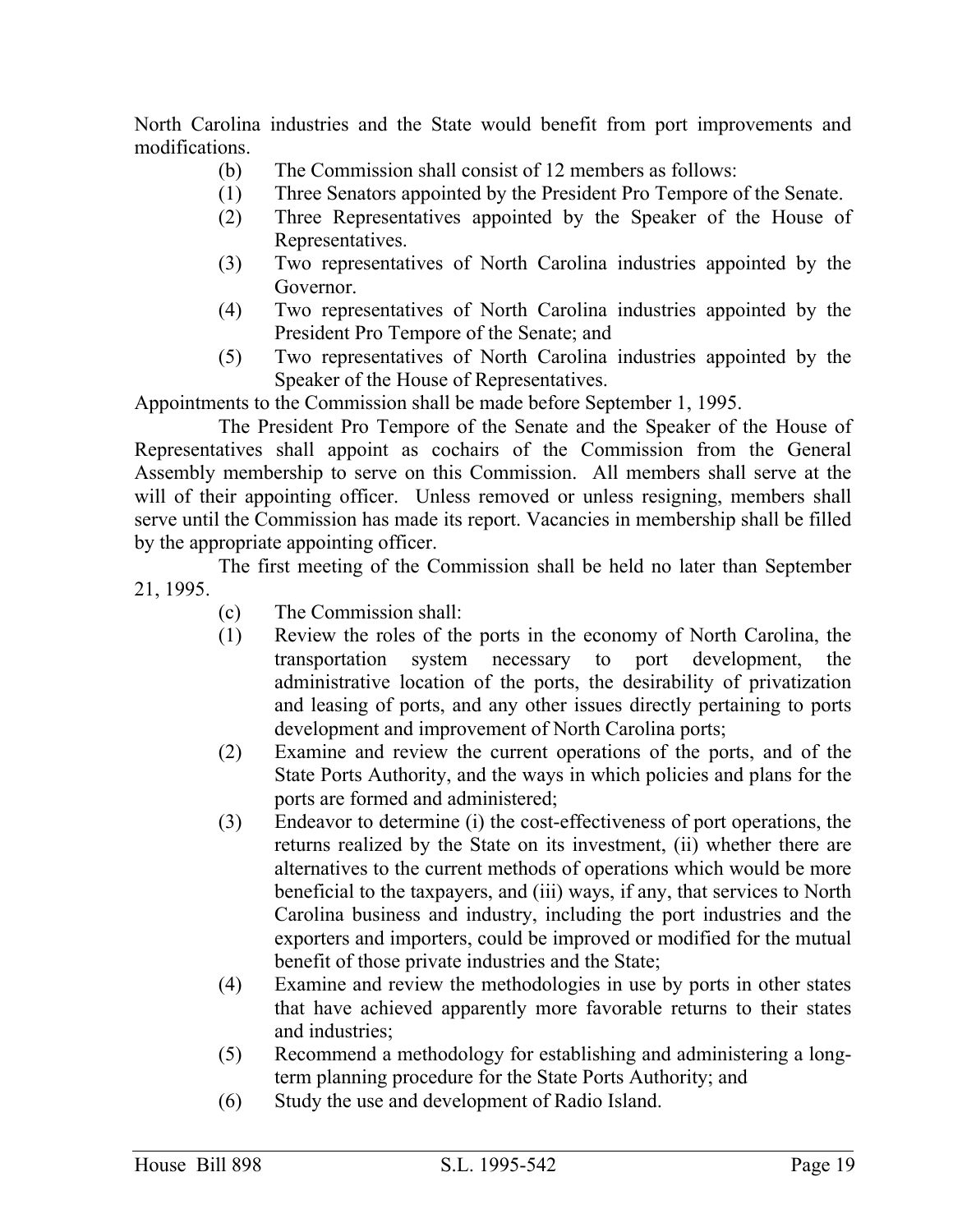(d) The Commission may contract for consultant services as provided by G.S. 120-32.02. Upon approval of the Legislative Services Commission, the Legislative Administrative Officer shall assign professional and clerical staff to assist in the work of the Commission. The professional staff shall include the appropriate staff from the Fiscal Research, Research, and Legislative Drafting Divisions of the Legislative Services Office of the General Assembly. Clerical staff shall be furnished to the Commission through the offices of House of Representatives and Senate Supervisors of Clerks. The Commission may meet in the Legislative Building or the Legislative Office Building upon the approval of the Legislative Services Commission. The Commission, while in the discharge of official duties, may exercise all the powers provided under the provisions of G.S. 120-19 through G.S. 120-19.4, including the power to request all officers, agents, agencies, and departments of the State to provide any information and any data within their possession or ascertainable from their records, and the power to subpoena witnesses.

Members of the Commission shall receive per diem, subsistence, and travel allowances as follows:

- (1) Commission members who are members of the General Assembly, at the rate established in G.S. 120-3.1;
- (2) Commission members who are officials or employees of the State or of local government agencies, at the rate established in G.S. 138-6; and
- (3) All other Commission members, at the rate established in G.S. 138-5.

(e) The Commission shall report the results of its study and its recommendations to the 1995 General Assembly by May 1, 1996. The Commission shall terminate upon filing its final report.

(f) All State departments and agencies shall furnish the Commission with documents and information in their possession or available to them.

(g) From funds appropriated to the General Assembly, the Legislative Services Commission may allocate funds for the expenses of the Commission under this Part.

PART XVII.––-TAR IN CIGARETTES (S.B. 949 - Conder)

Sec. 17.1. The Board of Governors of The University of North Carolina is requested to direct North Carolina State University to conduct research into reducing the level of tar in cigarettes using funds appropriated or otherwise available to The University of North Carolina.

## PART XVIII.—-TOXIC AIR POLLUTANT STUDY (Rand)

Sec. 18.1. The Environmental Review Commission established pursuant to Article 12D of Chapter 120 of the General Statutes shall study:

(1) The existing State toxic air pollutant control program under Chapter 2 of Title 15A of the North Carolina Administrative Code and its relation to the new federal hazardous air pollution control program established by the 1990 amendments to Title III of the federal Clean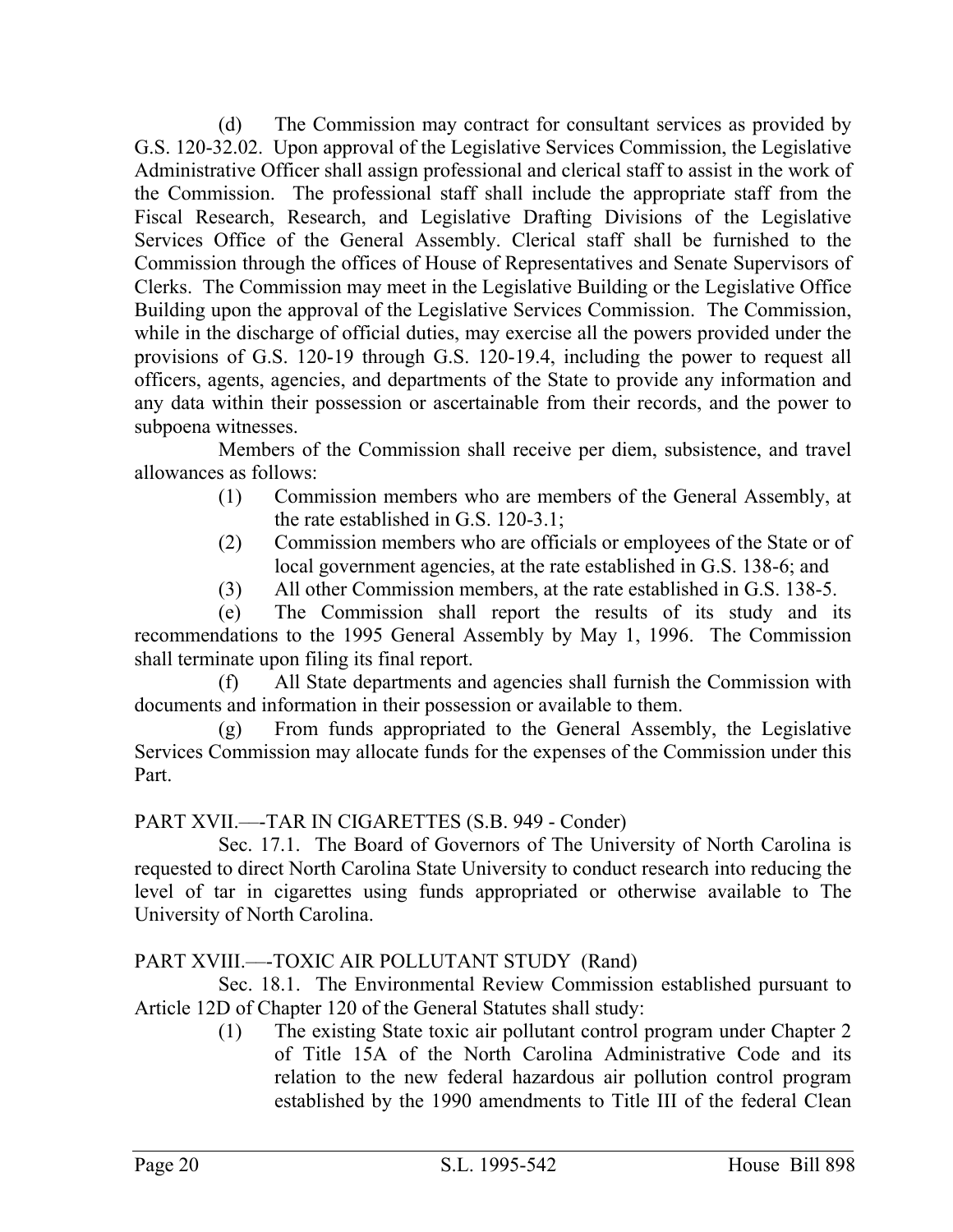Air Act, including the differing approaches employed by each of these programs.

- (2) Whether there is overlap or duplication of functions and results between these State and federal programs and ways to reduce or eliminate any overlap or duplication that may exist.
- (3) The benefits and costs to the State, the citizens of North Carolina, and regulated businesses and industries of continuing both programs.
- (4) The role and activities of the Scientific Advisory Board on Toxic Air Pollutants of the Department of Environment, Health, and Natural Resources under the State Toxic Air Pollutant Program.

Sec. 18.2. The Environmental Review Commission shall report the findings and recommendations of this study to the General Assembly upon the convening of the 1996 Regular Session.

## PART XIX.––-PLASTICS RECYCLING (H.B. 1066 - Luebke)

Sec. 19. 1. The Environmental Review Commission shall study plastics recycling. The Commission shall report its findings and recommendations to the General Assembly no later than 15 February 1997.

## PART XX.––-JOINT LEGISLATIVE UTILITY REVIEW COMMITTEE Subpart A. Natural Gas Pipeline Extension (S.B. 570 - Soles; H.B. 684 - McComas)

Sec. 20.1. The Joint Legislative Utility Review Committee is directed to study whether or not the extension of interstate natural gas pipelines into North Carolina can and should be encouraged by amending Chapter 62 of the General Statutes to provide that facilities selling electric power and thermal energy generated with natural gas from that pipeline should be exempted from regulation as public utilities. The Committee shall also study whether any other provisions of Chapter 62 of the General Statutes should be amended to encourage the construction of new interstate pipelines in North Carolina.

Sec. 20.2. The Joint Legislative Utility Review Committee shall report its findings and any recommendations under this subpart for legislation to the 1996 Regular Session of the 1995 General Assembly.

Subpart B. Utility Energy Cost (H.B. 931 - Allred)

Sec. 20.3. The Joint Legislative Utility Review Committee is authorized to study the issues related to calculating avoided costs for small power producers and may recommend any needed changes to the General Assembly.

Sec. 20.4. The Committee is authorized to report any findings and recommendations under this subpart to the 1997 General Assembly and may make an interim report, including any recommended legislation, to the 1996 Regular Session of the 1995 General Assembly.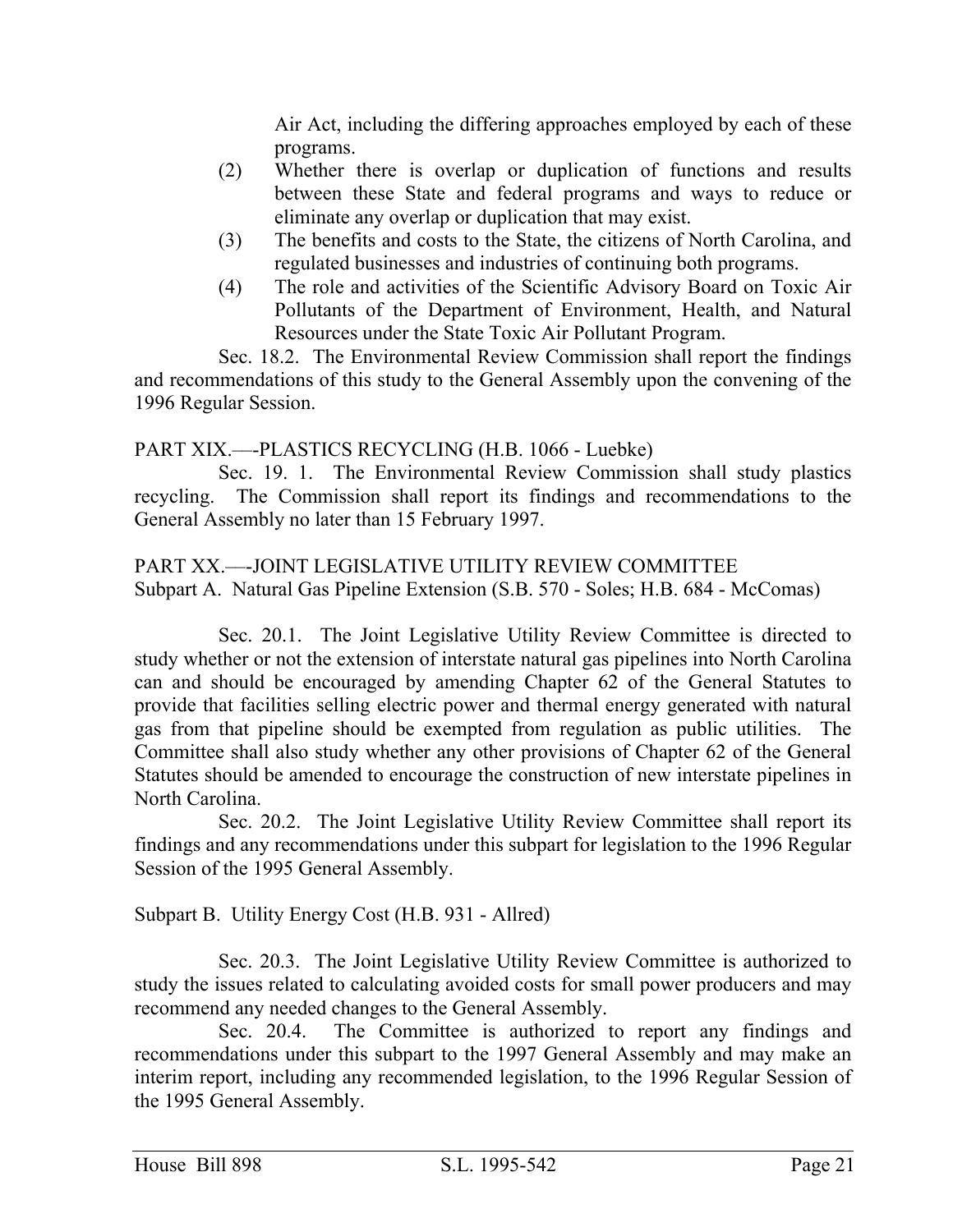Subpart C. Expansion of Joint Legislative Utility Review Committee Membership

Sec. 20.5. G.S. 120-70.2, as amended by Section 1 of Chapter 440 of the 1995 Session Laws, reads as rewritten:

## "**§ 120-70.2. Appointment of members and organization.**

The Joint Committee shall consist of  $s$ ix ten sitting members of the General Assembly. Three Five shall be appointed by the President Pro Tempore of the Senate from the membership of the Senate and three five shall be appointed by the Speaker of the House of Representatives from the membership of the House. Members will serve at the pleasure of their appointing officer and any vacancies occurring on the Joint Committee shall be filled by the appointing officer of the appropriate house. The President Pro Tempore of the Senate shall designate one Senator to serve as cochairman and the Speaker of the House of Representatives shall designate one Representative to serve as cochairman. A quorum shall consist of four six members."

# PART XXI.––-STATE GOVERNMENT REORGANIZATION AND

PRIVATIZATION (Morgan, Daughtry, Hoyle)

Sec. 21.1. (a) The State Government Reorganization and Privatization Study Commission is created. The Commission shall consist of the following 12 members:

- (1) Four Senators and two members from the private sector appointed by the President Pro Tempore of the Senate.
- (2) Four members of the House of Representatives and two members from the private sector appointed by the Speaker of the House of Representatives.

(b) In order to provide for a public-private partnership in examining State government reorganization and privatization, the President Pro Tempore of the Senate shall designate one Senator and one member of the private sector as cochairs and the Speaker of the House of Representatives shall designate one Representative and one member of the private sector as cochairs. When a vacancy occurs in the membership of the Commission the vacancy shall be filled by the same appointing officer who made the initial appointment. Persons registered as lobbyists under Article 9A of Chapter 120 of the General Statutes may not be appointed to the Commission.

Sec. 21.2. The Commission may study the following issues:

- (1) Government reorganization, restructuring, and downsizing.
- (2) Privatization efforts of North Carolina and other jurisdictions and the need for State control of essential services and activities; criteria for determining the scope and methods of privatization.
- (3) State aid to private entities, including, but not limited to, the Biotechnology Center and MCNC.
- (4) Private auxiliary entities connected with State programs, including, but not limited to, the North Carolina Zoological Society.
- (5) Privatization of State services and programs, including, but not limited to, the North Carolina Zoological Park, the North Carolina Aquariums, and the State Ports.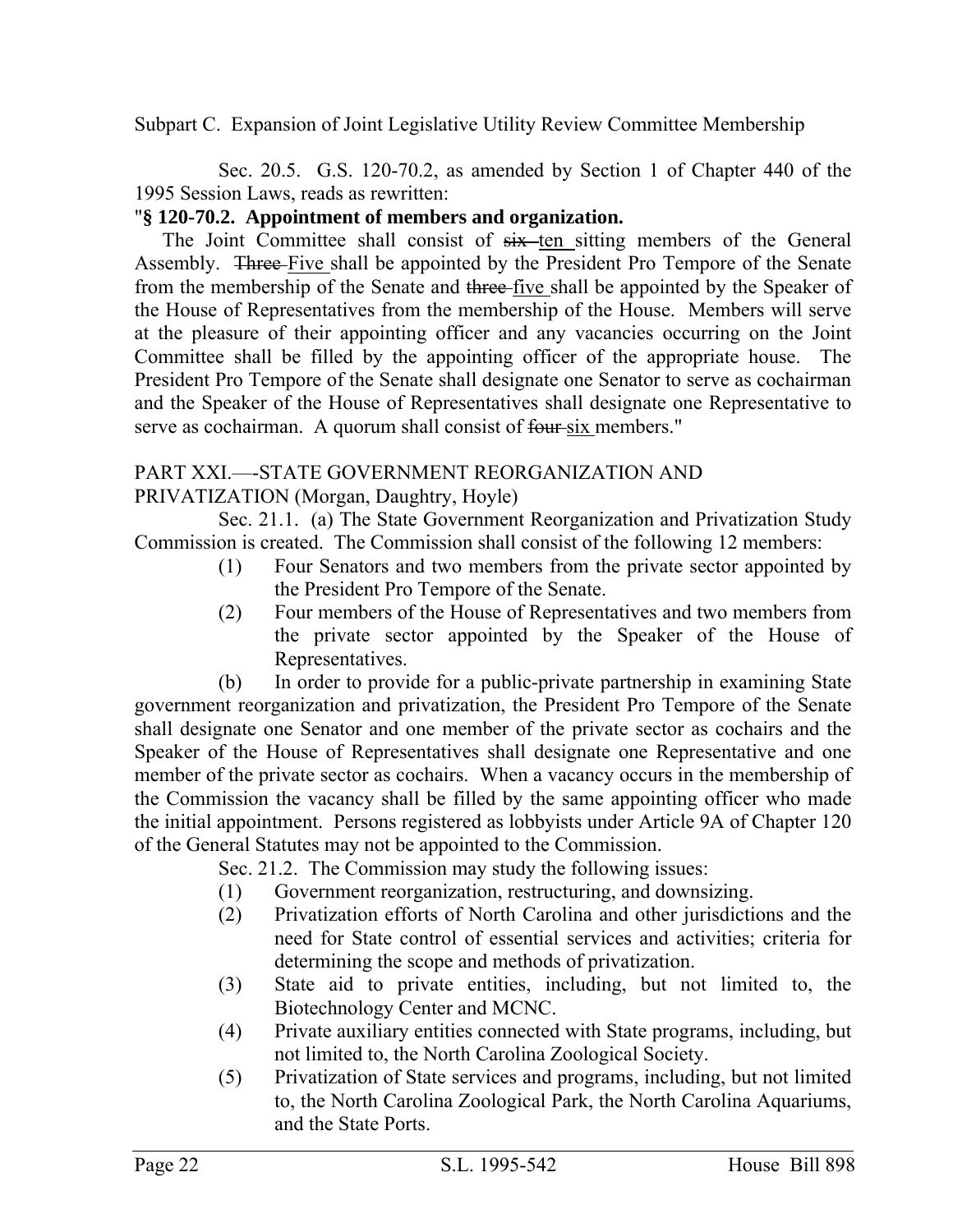- (6) Outsourcing of State information resource development, operation, and maintenance.
- (7) State expenditures for legal services.
- (8) Outside counsel for the State (S.J.R. 948 Cochrane).
- (9) Boards and commissions consolidation and abolition (H.B. 677 Sherrill).
- (10) Other related issues.

Sec. 21.3. The Commission may develop, among other proposals, a plan for the orderly privatization of designated services and functions.

Sec. 21.4. The Commission shall submit a final report of its findings and recommendations to the 1997 General Assembly by filing the report with the President Pro Tempore of the Senate and the Speaker of the House of Representatives on or before January 15, 1997. The Commission may also submit an interim report of its findings and recommendations to the 1996 Regular Session of the 1995 General Assembly by filing the report with the President Pro Tempore of the Senate and the Speaker of the House of Representatives on or before May 15, 1996. Upon filing its final report to the 1997 General Assembly, the Commission shall terminate.

Sec. 21.5. The Commission, while in the discharge of official duties, may exercise all the powers provided for under the provisions of G.S. 120-19, and G.S. 120- 19.1 through G.S. 120-19.4. The Commission may meet at any time upon the joint call of the cochairs. With the approval of the Legislative Services Commission, the Commission may meet in the Legislative Building or the Legislative Office Building.

Sec. 21.6. Members of the Commission shall receive per diem, subsistence and travel expenses at the rates authorized by law.

Sec. 21.7. The Commission may contract for professional, clerical, or consultant services as provided by G.S. 120-32.02. The Legislative Services Commission, through the Legislative Administrative Officer, shall assign professional staff to assist in the work of the Commission. The House of Representatives' and the Senate's Supervisor of Clerks shall assign clerical staff to the Commission, upon the direction of the Legislative Services Commission. The expenses relating to clerical employees shall be borne by the Commission.

Sec. 21.8. Upon request by the Commission or its staff, a State department or agency, a local government, or a subdivision of either shall furnish the Commission with any information in its possession or available to it.

Sec. 21.9. The Legislative Services Commission may allocate funds to the Commission for the study authorized under this Part.

PART XXII.––-LEGISLATIVE STUDY COMMISSION ON WETLANDS (S.B. 824 - Hoyle; H.B. 886 - Nichols)

Sec. 22.1. (a) There is established the Legislative Study Commission on Wetlands. The Commission shall consist of 16 members appointed as follows:

- (1) Four members of the House of Representatives appointed by the Speaker of the House of Representatives;
- (2) Four Senators appointed by the President Pro Tempore of the Senate;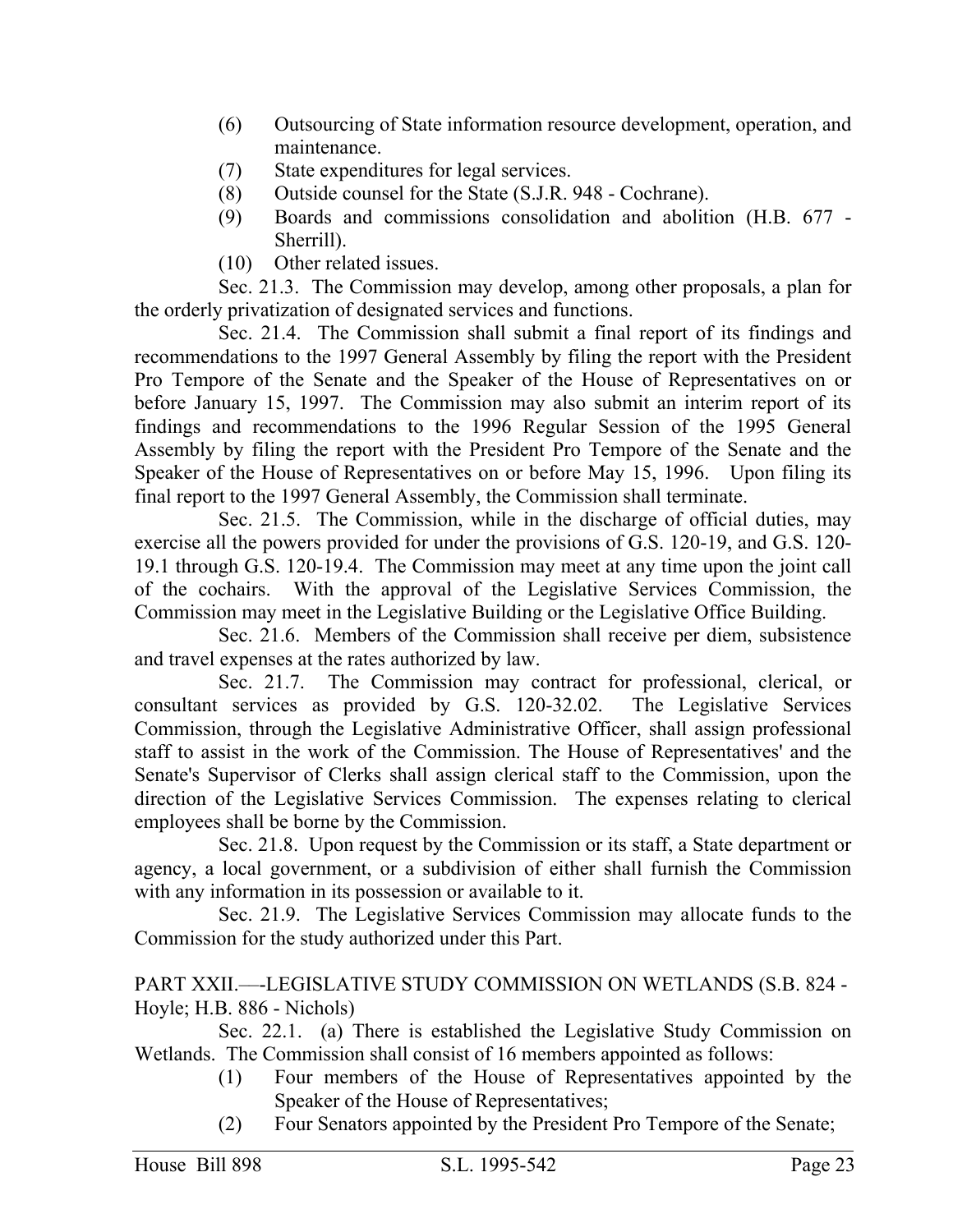- (3) Two environmentalists, one appointed by the Speaker of the House of Representatives and one appointed by the President Pro Tempore of the Senate;
- (4) Four persons representing the business community, two appointed by the Speaker of the House of Representatives and two appointed by the President Pro Tempore of the Senate;
- (5) One person representing the commercial fishing industry appointed by the President Pro Tempore of the Senate;
- (6) One scientist appointed by the Speaker of the House of Representatives.

(b) The Speaker of the House of Representatives shall designate one Representative as cochair and the President Pro Tempore of the Senate shall designate one Senator as cochair.

(c) The Commission shall study the current wetlands regulatory program including the need to develop a statewide wetlands restoration and mitigation program and mitigation bank. In making its recommendations, the Commission shall balance the need to provide effective rulemaking to protect wetlands with the need to encourage real estate and commercial development of property to enhance the State's economy. This evaluation shall include a review of current wetlands rules and regulations and an assessment of any necessary changes that should be made in exchange for participation in a statewide mitigation bank. The Commission may include in its recommendations, legislation to streamline the regulatory process, mitigation ratios and exemptions from mitigation, a coordinated program for wetlands restoration and enhancement, a Wetlands Mitigation Bank and Restoration Fund, funding for the mitigation bank, and any other issue relating to wetlands.

(d) The Commission, while in the discharge of official duties, may exercise all the powers provided for under the provisions of G.S. 120-19 and G.S. 120- 19.1 through G.S. 120-19.4. The Commission may meet at any time upon the joint call of the cochairs. The Commission may meet in the Legislative Building or the Legislative Office Building.

(e) Members of the Commission shall receive subsistence and travel expenses at the rates set forth in G.S. 120-3.1 or G.S. 138-5, as appropriate.

(f) The Commission may contract for professional, clerical, or consultant services as provided by G.S. 120-32.02. The Legislative Services Commission, through the Legislative Administrative Officer, shall assign professional staff to assist in the work of the Commission. The House of Representatives' and the Senate's Supervisors of Clerks shall assign clerical staff to the Commission, upon the direction of the Legislative Services Commission. The expenses relating to clerical employees shall be borne by the Commission.

(g) When a vacancy occurs in the membership of the Commission, the vacancy shall be filled by the same appointing officer who made the initial appointment.

(h) The Commission shall make its recommendations and final report to the 1995 General Assembly, Regular Session 1996. Upon filing its report, the Commission shall terminate.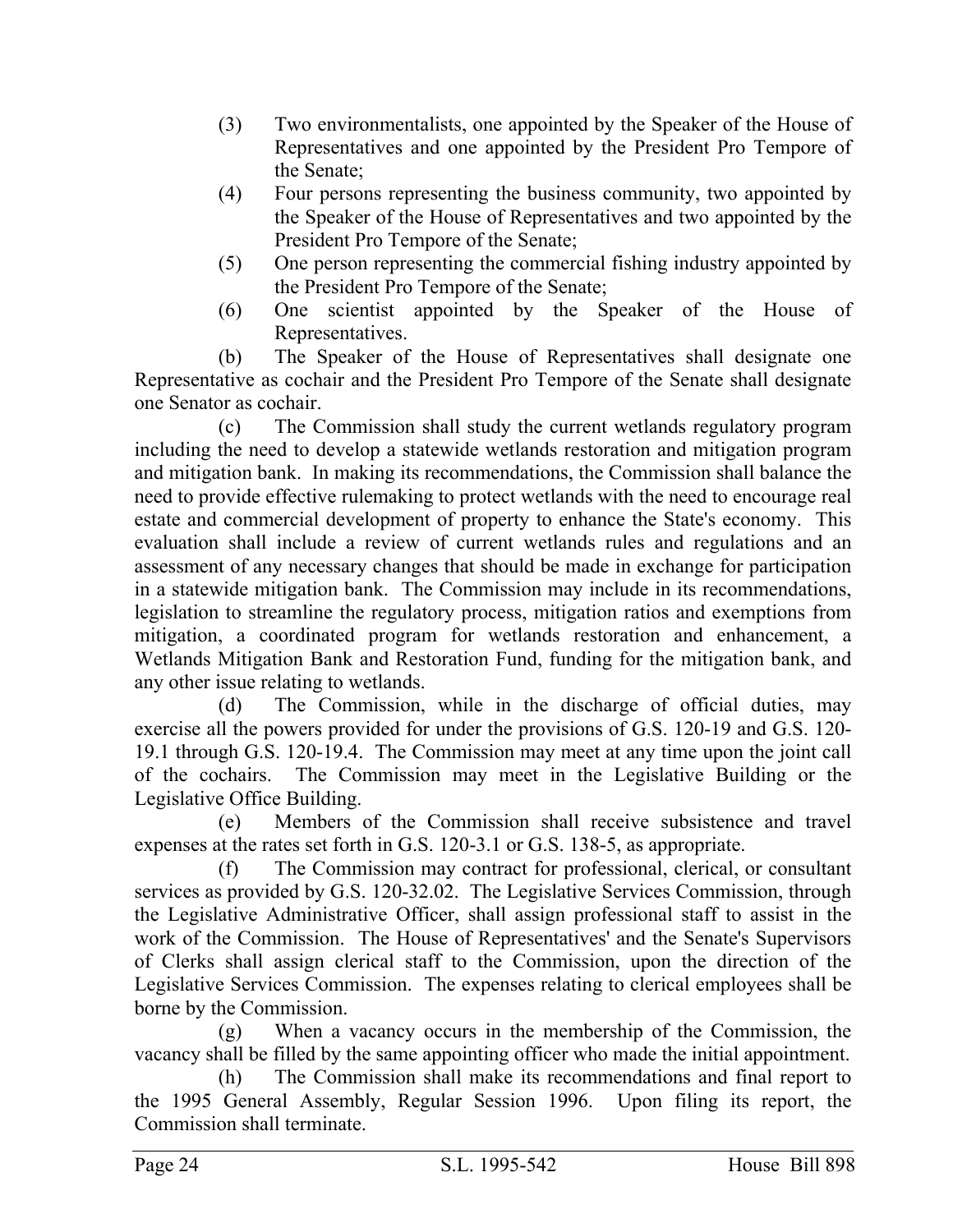## PART XXIII.–––WELFARE REFORM STUDY COMMISSION CHANGES

Sec. 23.1. Subsection (a) of Section 47 of Chapter 24, 1993 Session Laws, Extra Session 1994, as continued by Section 23.8B(a) of Chapter 507 of the 1995 Session Laws, reads as rewritten:

"(a) There is created the Legislative Study Commission on Welfare Reform. The Commission shall consist of 14 12 members as follows:

- (1) Five Six members of the House of Representatives appointed by the Speaker of the House of Representatives; and
- (2) Two persons appointed by the Speaker of the House of Representatives who are not members of the General Assembly;
- (2) (3) Five Six Senators appointed by the President Pro Tempore of the Senate; and Senate.
- (4) Two persons appointed by the President Pro Tempore of the Senate who are not members of the General Assembly."

Sec. 23.2. Subsection (g) of Section 47 of Chapter 24, 1993 Session Laws, Extra Session 1994, as continued by Section 23.8B(a) of Chapter 507 of the 1995 Session Laws, reads as rewritten:

"(g) Members of the Commission shall receive subsistence and travel expenses at the rates set forth in G.S.  $120-3.1$  or G.S.  $138-5$ , as appropriate. G.S.  $120-3.1$ ."

### PART XXIV.––- JOINT LEGISLATIVE COMMISSION ON GOVERNMENTAL OPERATIONS MEMBERSHIP

Sec. 24.1. (a) G.S. 120-74 reads as rewritten:

## "**§ 120-74. Appointment of members; terms of office.**

The Commission shall consist of 22 26 members. The President pro tempore of the Senate, the Speaker pro tempore of the House, and the Majority Leader of the Senate and the Speaker of the House shall serve as ex officio members of the Commission. The Speaker of the House of Representatives shall appoint nine-eleven members from the House. The President pro tempore of the Senate shall appoint nine eleven members from the Senate. Vacancies created by resignation or otherwise shall be filled by the original appointing authority. Members shall serve two-year terms beginning and ending on January 15 of the odd-numbered years, except that initial appointments shall begin on July 1, 1975. Members shall not be disqualified from completing a term of service on the Commission because they fail to run or are defeated for reelection. Resignation or removal from the General Assembly shall constitute resignation or removal from membership on the Commission. The terms of the initial members of the Commission shall expire January 15, 1977."

(b) Appointees to the new positions created under this section shall serve initial terms beginning on the date of their appointment and ending January 15, 1997.

PART XXV.--- BUDGET TECHNICAL CORRECTIONS HEALTHY START FUNDS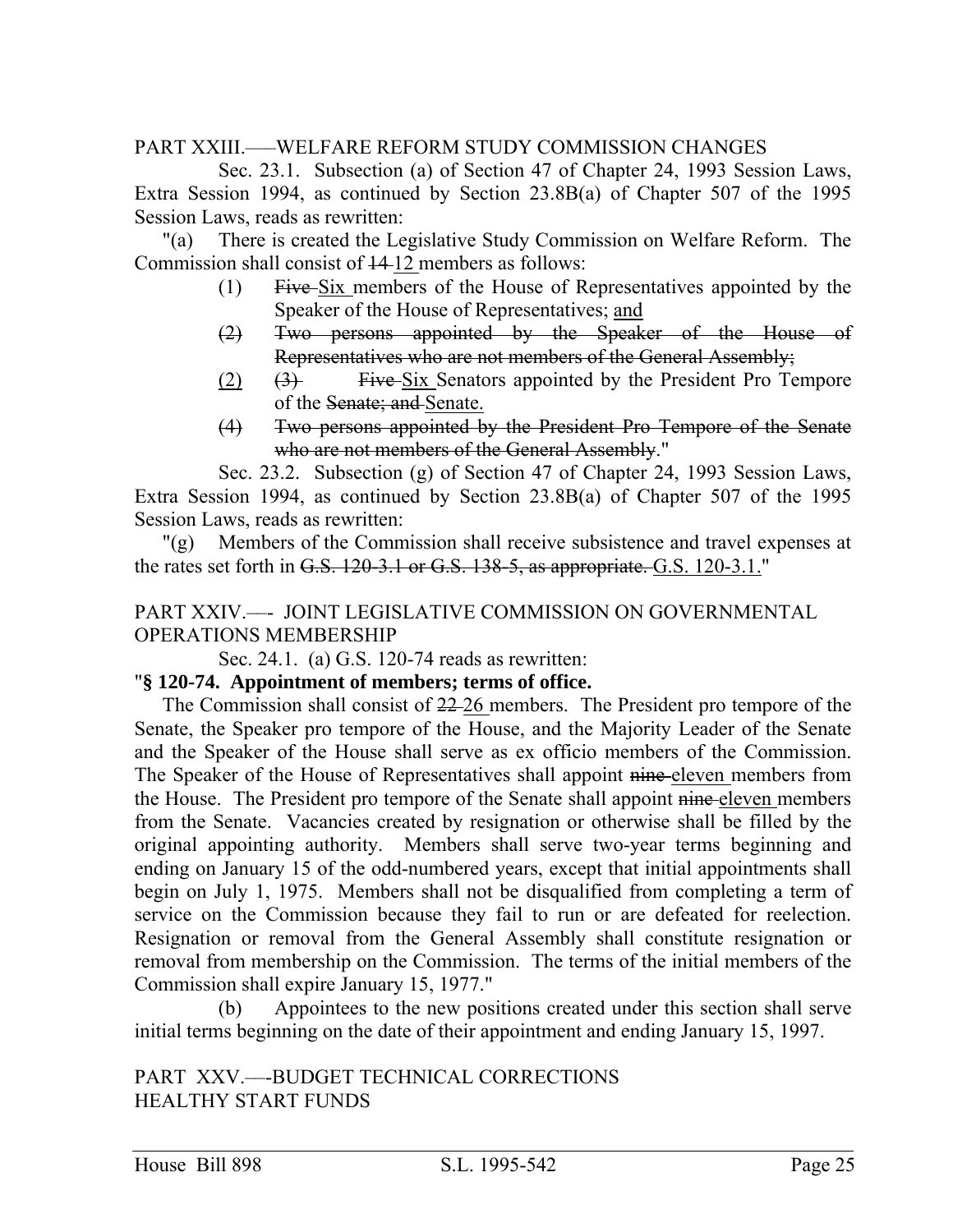Sec. 25.1. Section 26.4 of Chapter 507 of the 1995 Session Laws reads as rewritten:

"Sec. 26.4. Of the funds appropriated in this act to the Department of Environment, Health, and Natural Resources, the sum of two hundred thousand dollars (\$200,000) for the 1995-96 fiscal year shall be allocated to the North Carolina Healthy Start Foundation to support the programs and activities of the Governor's Commission on Reduction of Infant Mortality. Funds allocated pursuant to this section shall be expended first to support statewide planning, promotion, and coordination for the First Step Campaign. Funds remaining after allocation for First Step shall be used to support other programs and activities. The Healthy Start Foundation shall report on all of its programs to the Joint Legislative Commission on Governmental Operations on or before March 1, 1996. The report shall include information on the Foundation's activities and accomplishments during the past fiscal year, a list of the groups, organizations, communities, and other recipients of assistance from the Foundation in the last 12 months, itemized expenditures during the past fiscal year with sources of funding, planned activities, and accomplishments for at least the next 12 months, and itemized anticipated expenditures with sources of funding for the next 12 months.

In the event that the North Carolina Healthy Start Foundation fails or is unable to perform the services and activities required under this section, then the funds authorized for allocation pursuant to this section shall revert to the General Fund."

### TECHNICAL CORRECTION/CRIMINAL HISTORY CHECKS

Sec. 25.2. G.S 110-90.2(g), as enacted by subsection (a) of Section 23.25 of Chapter 507 of the 1995 Session Laws, reads as rewritten:

"(g) The child day care provider who seeks to be employed in child day care and the child day care provider who seeks to own or operate child day care shall pay the cost of the fingerprinting and the local check at the time the child day care provider seeks to provide child day care. The Department of Justice shall perform the State criminal history check. The Department of Human Resources shall bear the costs of obtaining the State criminal history check. If the Department determines that a day care provider who has lived continuously in the State less than five years is not disqualified based on the local and State criminal history record check, the Department shall request a criminal history check from the National Repository of Criminal History from the Department of Justice. The Department of Human Resources shall pay the cost for the national criminal history record check."

## CLERKS OF COURT EQUIPMENT FUNDS

Sec. 25.3. Section 27.10A1 of Chapter 507 of the 1995 Session Laws is amended by adding a new subdivision to read:

"(9a) Up to \$2,000,000 to the Judicial Department for equipment replacement."

# CAPITAL BUDGET CLARIFICATIONS